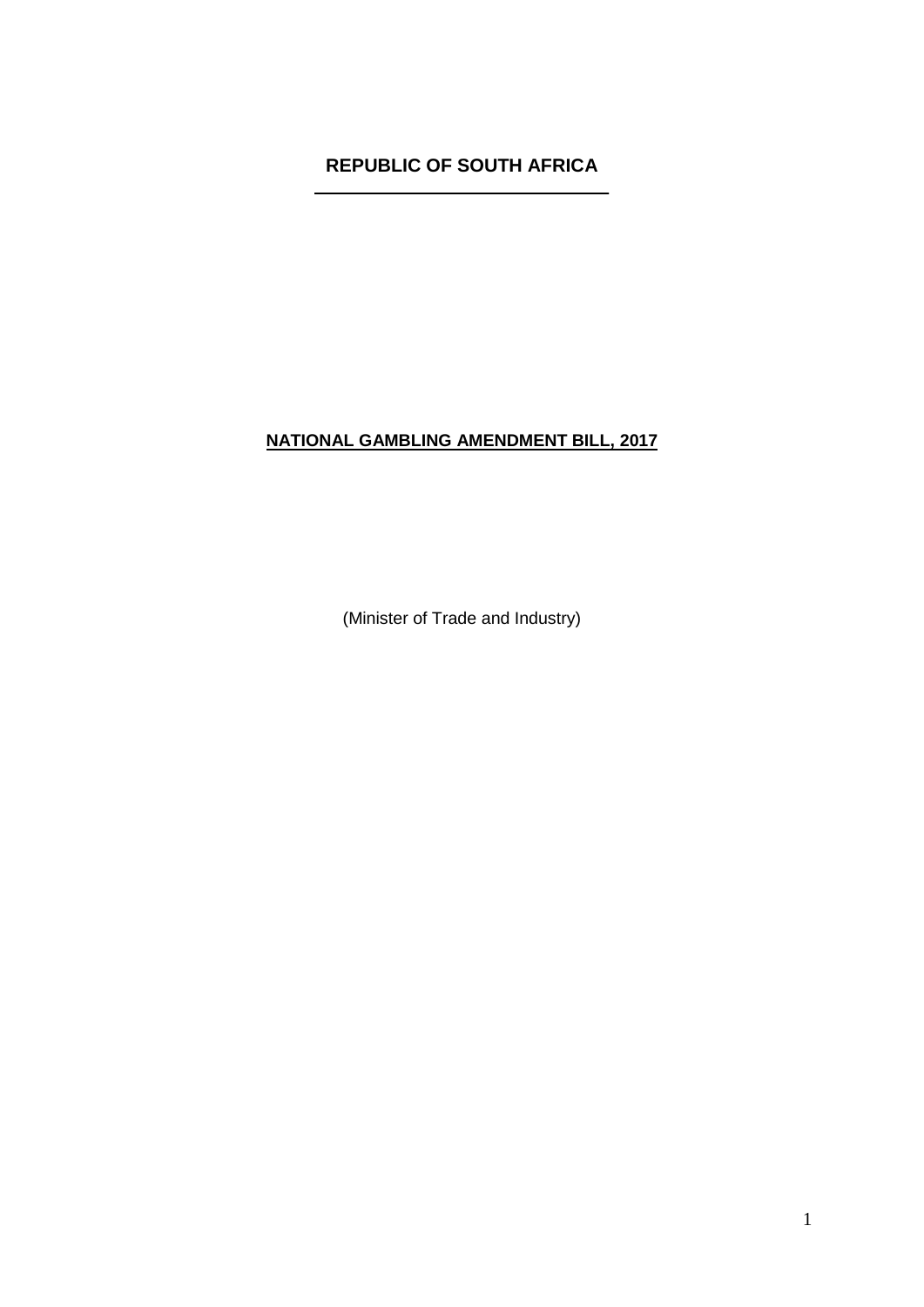#### **GENERAL EXPLANATORY NOTE:**

- **[ ]** Words in bold type in square brackets indicate omissions from existing enactments.
- Words underlined with a solid line indicate insertions in existing enactments.

#### **BILL**

**To amend the National Gambling Act, 2004, so as to amend certain definitions; to delete any reference to the National Gambling Board; to provide for the repositioning of the National Gambling Board as a Regulator; to provide for the recognition of self-regulating body of the horseracing industry; to provide for the electronic form of bingo; to strengthen the regulation of casinos, limited pay-out machines and bingo; to provide for automatic forfeiture of unlawful winnings to the National Gambling Regulator; to provide for the restriction of gambling advertisements, unsolicited advertisements and promotions; to provide for certain new offences; and to provide for matters connected therewith.**

BE IT ENACTED by the Parliament of the Republic of South Africa, as follows:-

**Amendment of section 1 of Act 7 of 2004 (hereinafter referred to as "the principal Act")**

- **1.** Section 1 of the principal Act is hereby amended by
	- (a) the substitution for the definition of "bingo" of the following definition: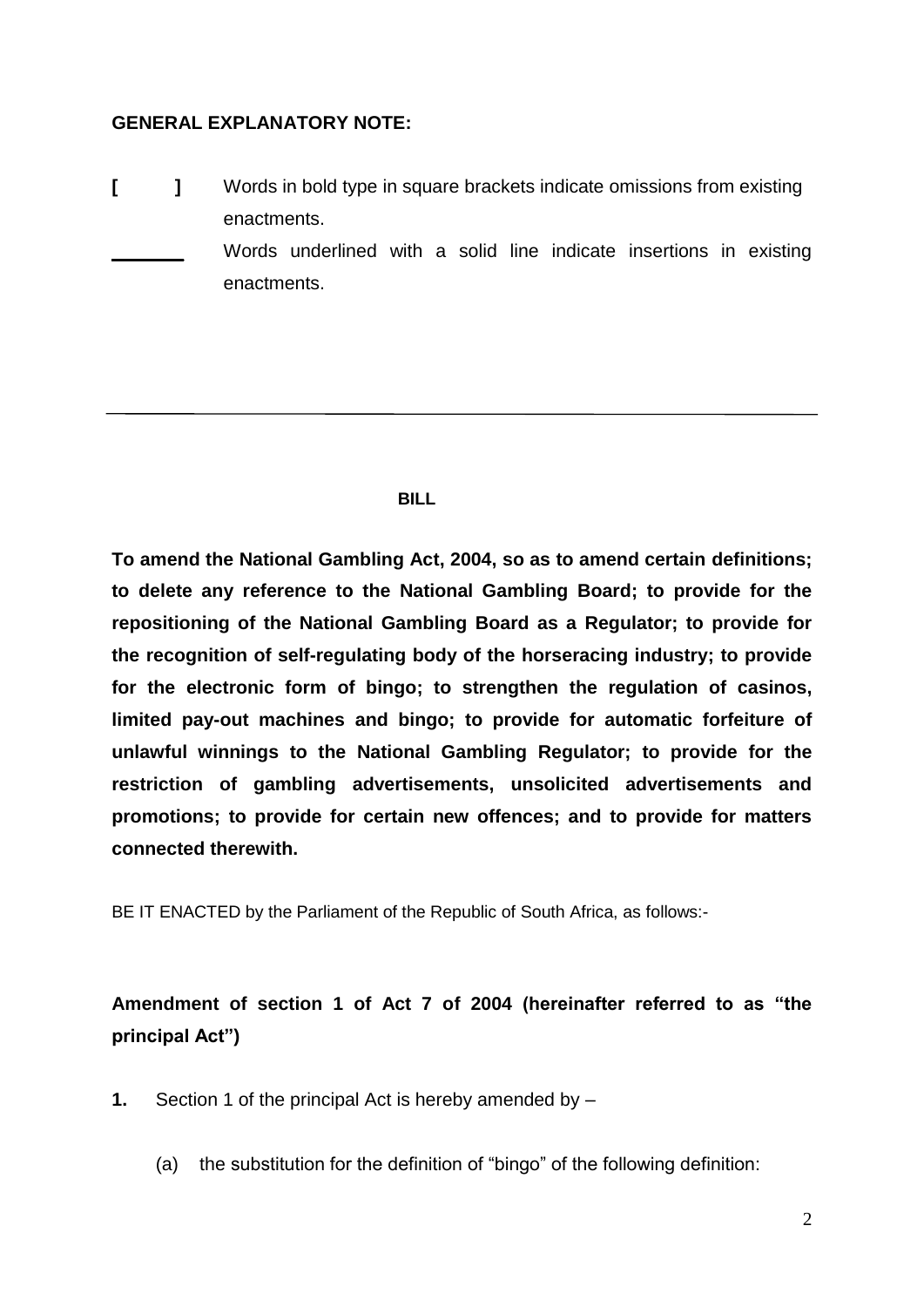"**'bingo'** means a game played two or more players, including a game played in whole or in part by electronic means –

- (a) that is played for consideration, using cards or devices**,** including electronic form of bingo -
	- (i) that are divided into spaces each of which bears a different number, picture or symbol; **[and]**
	- (ii) with numbers, pictures or symbols arranged randomly such that each card **[or]**, similar device or electronic screen contains a unique set of numbers, pictures or symbols; and
- (b) in which either
	- (i) an operator or announcer calls or displays a series of numbers, pictures or symbols in random order and the players match each such number, picture or symbol to numbers, pictures or symbols appearing on the card or other device as [it] such series is called or displayed; or
	- (ii) an electronic or similar device generates and displays a series of numbers, pictures or symbols and on behalf of the players, matches each such number, picture or symbol to the numbers, pictures or symbols appearing on the electronic card or other similar device after such number, picture or symbol is generated or displayed; and
- $(c)$  in which either  $-$ 
	- (i) the player who is first to match all spaces on the card or other similar device, or who matches a specified set of numbers, pictures and symbols on the card or device, wins a prize; or
	- (ii) the player on whose behalf the electronic or similar device referred to in subparagraph (i) first matches all the spaces on the card or similar device, or matches a specified set of numbers, pictures and symbols on the electronic card or similar device, wins a prize or more than one prize; or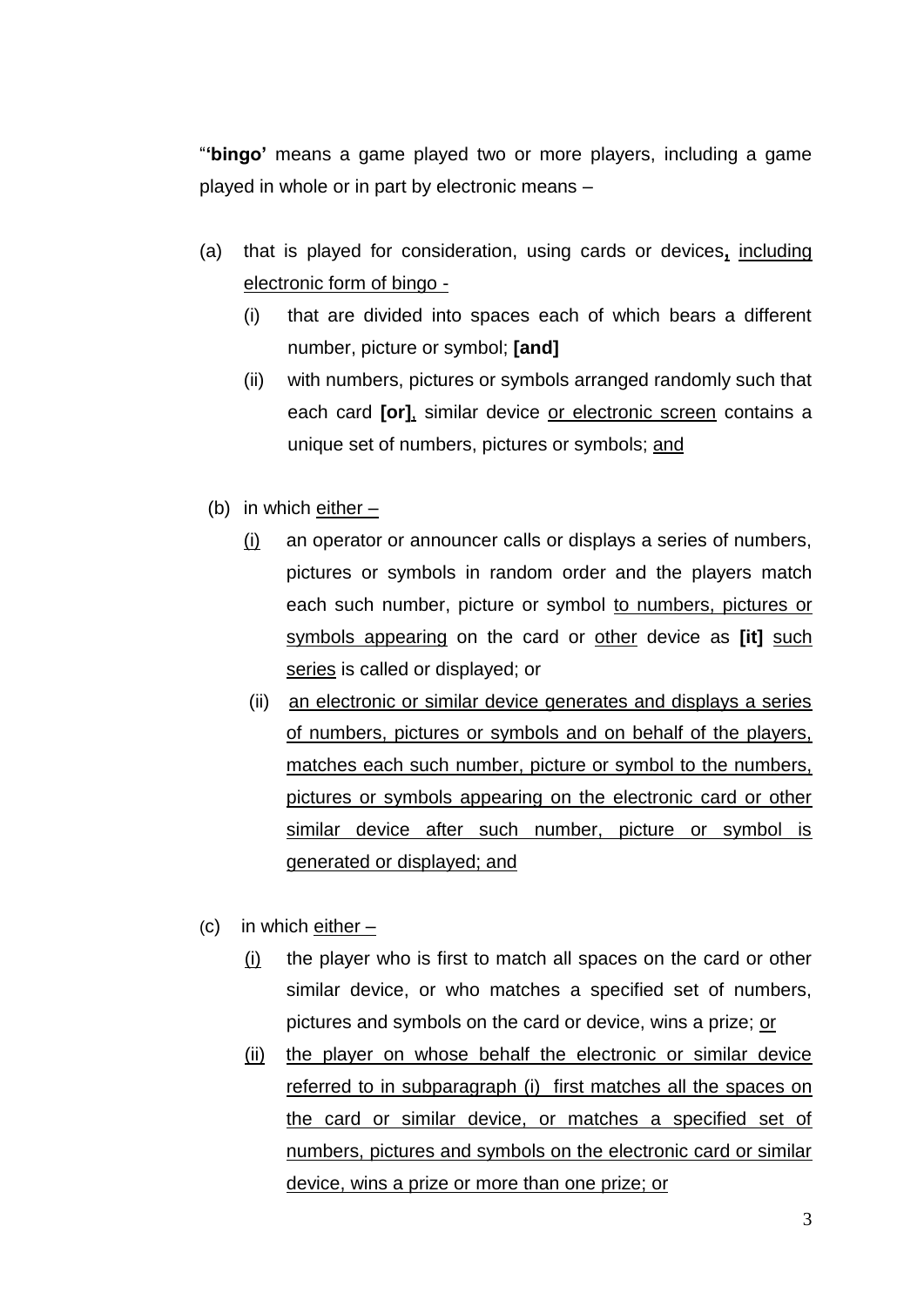any other substantially similar game declared to be bingo in terms of section 2(a);".

- (b) the deletion of the definition of "board";
- (c) the substitution for the definition of "Chief Executive Officer" of the following definition:

 "'**Chief Executive Officer**' means the person appointed by the **[board]** Minister;"

(d) the substitution for the definition of "regulatory authority" of the following definition:

"'**regulatory authority**' means the **[board]** National Gambling Regulator or a provincial licensing authority;".

#### **Amendment of section 4 of Act 7 of 2004**

- **2.** Section 4 of the principal Act is hereby amended by
	- (a) the substitution in subsection (1) for paragraphs (a), (b) and (c) of the following paragraphs respectively:
		- "(a) being a player, stakes money or anything of value on a fixed-odds bet, or an open bet, with a bookmaker on any contingency, excluding bets on national lottery, foreign lottery, lottery results and sports pools; or
			- (b) being a bookmaker
				- (i) accepts a stake of money or anything of value on a fixed-odds bet, or an open bet, from a player on any contingency,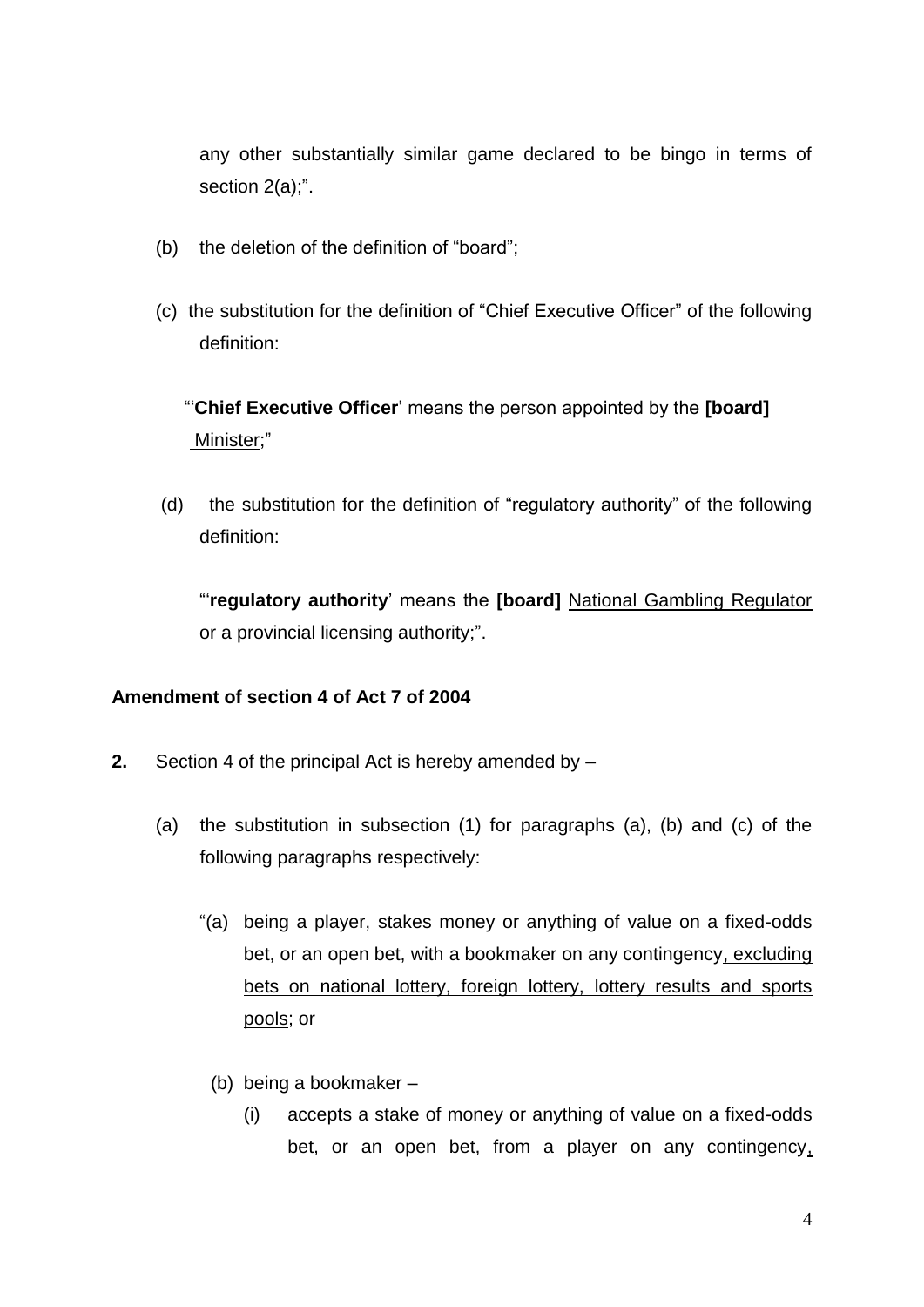excluding bets on national lottery, foreign lottery, lottery results and sports pools; or

- (ii) stakes money on anything of value on a fixed-odds bet, or an open bet, with another bookmaker on any contingency, excluding bets on national lottery, foreign lottery, lottery results and sports pools;
- (c) stakes or accepts a stake of money or anything of value with one or more other persons on any contingency, excluding bets on national lottery, foreign lottery, lottery results and sports pools;".

## **Amendment of section 10 of Act 7 of 2004**

**3.** Section 10 of the principal Act is hereby amended by the substitution for subsection (2) of the following subsection:

"A person must notify a provincial licensing authority and the **[board]** National Gambling Regulator, if the person-.".

## **Amendment of section 14 of Act 7 of 2004**

- **4.** Section 14 of the principal Act is hereby amended by
	- (a) the substitution in subsection (7) for the words preceding paragraph (a) of the following words:

"The **[board]** National Gambling Regulator must –"

(b) the addition of paragraph  $(c)$  after paragraph  $(7)(b)$ :

"(c) all operators must remove excluded person from their marketing mail list after being informed of the exclusion";

(c) the substitution for subsection 8 of the following subsection: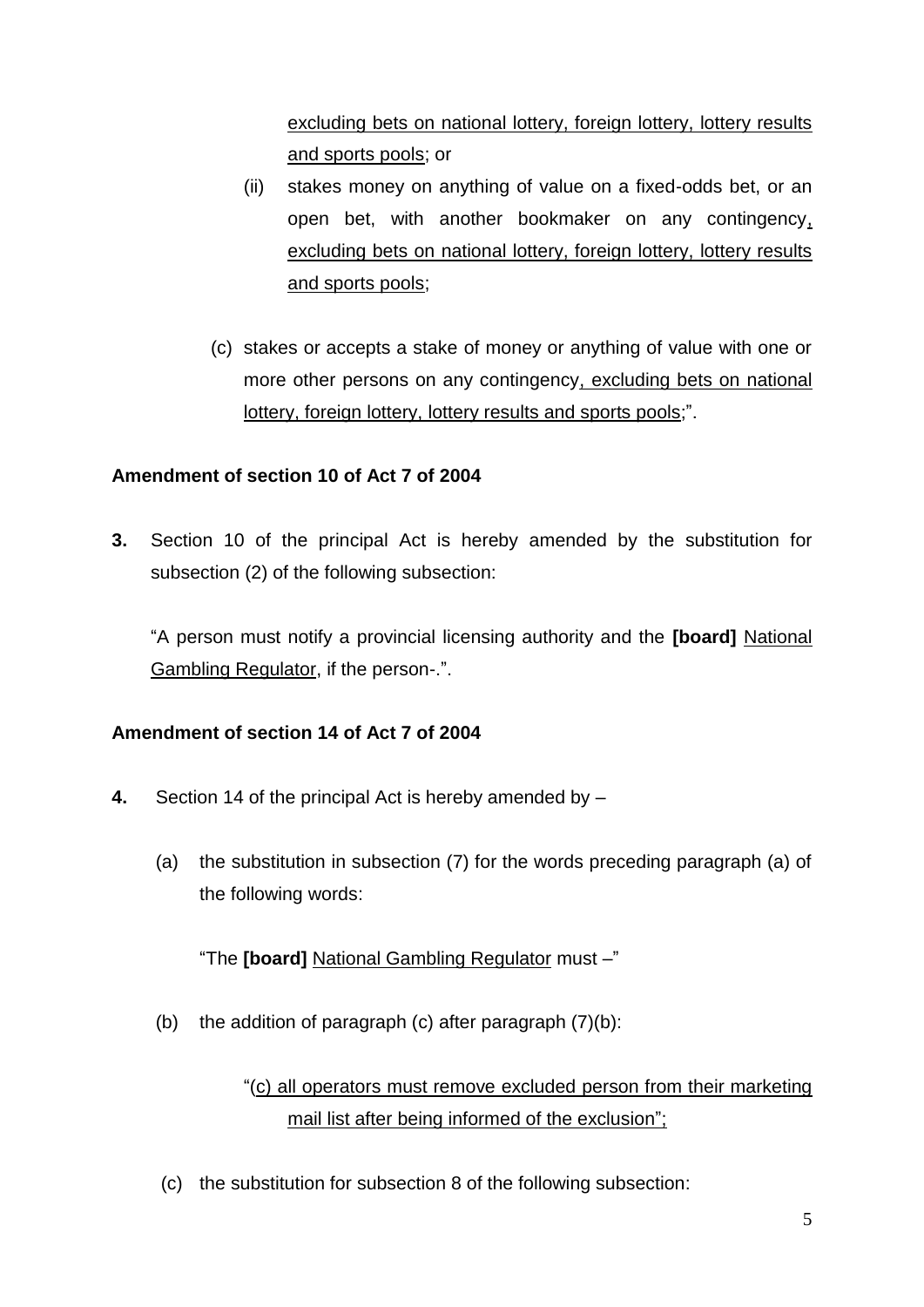"(8) The **[board]** National Gambling Regulator may not charge a fee for registering a person as an excluded person.".

## **Amendment of section 15 of Act 7 of 2004**

- **5.** Section 15 of the principal Act is hereby amended by the addition in paragraph (a) of subsection (1) of the following subparagraphs:
	- "(iii) at a location or time other than as prescribed by the Minister;
	- (iv) by unsolicited short message service (sms), multi-media messaging service (mms) or fax enticing a person to participate in gambling services; or
	- (v) by conducting education programmes aimed at providing gambling teaching services through the electronic media and free plays aimed to entice people.".

# **Amendment of section 16 of Act 7 of 2004**

- **6.** Section 16 of the principal Act is hereby amended by
	- (a) the substitution for subsection (3) of the following subsection:
		- "(3) Any person who is prevented from paying winnings referred to in subsection (2) must remit those winnings to the **[board]** National Gambling Regulator in the prescribed manner and form, to be held by the **[board in trust]** National Gambling Regulator, pending a decision in terms of subsection (4).".
	- (b) the substitution for subsection (4) of the following subsection:
		- "(4) Upon receiving any winnings under subsection (3), the **[board]** National Gambling Regulator must investigate the circumstances of the relevant gambling activity, and either –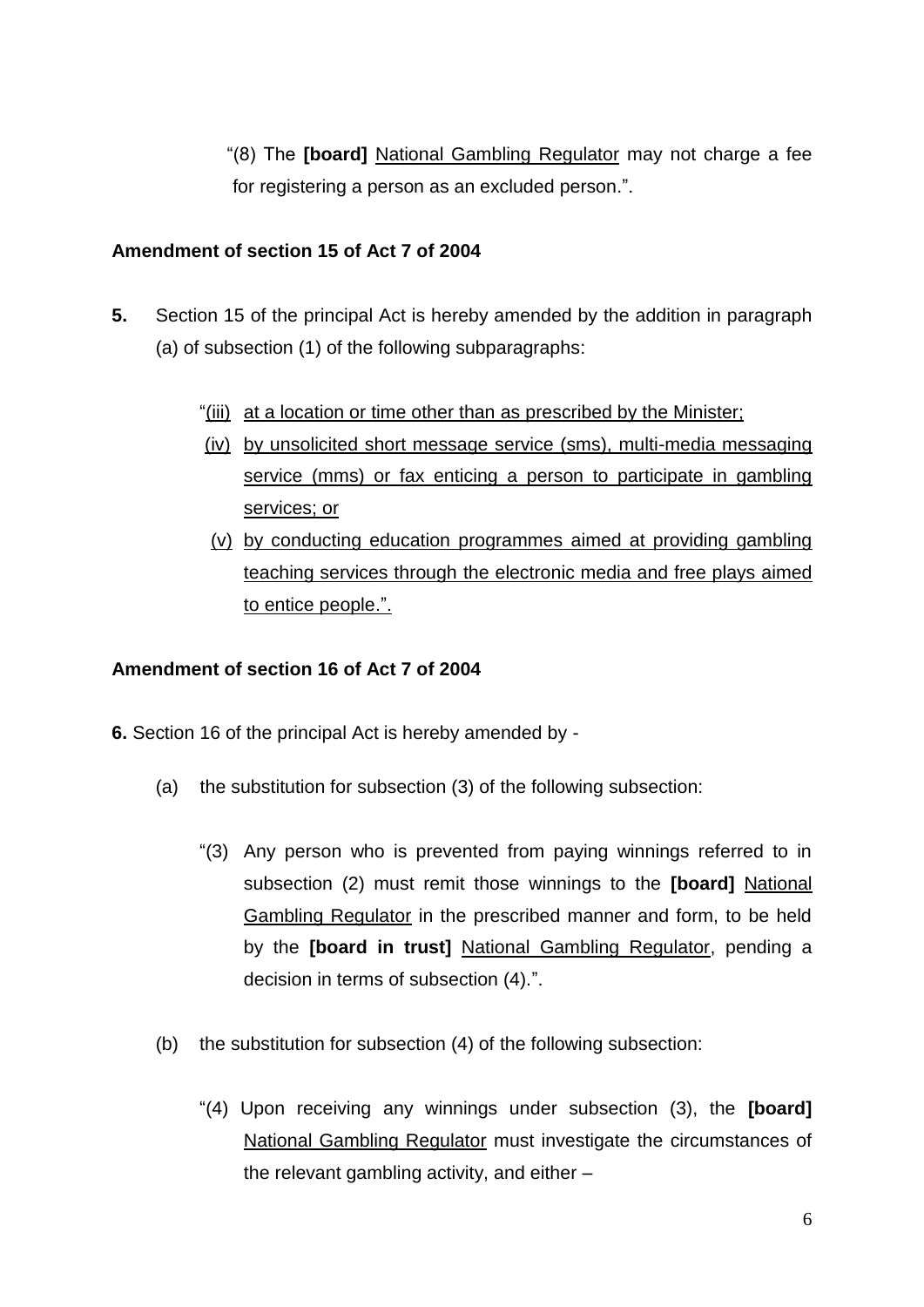- (a) deliver the winnings to the person who won **[them]**, if the **[board]** National Gambling Regulator is satisfied that -
	- (i) the gambling activity was lawful **[,and]**;
	- (ii) the winner was not a minor; or
	- (iii) the winner was not an excluded person at the time of the activity; or
- (b) the deletion of paragraph (b) of subsection (4):

# "**[(b) apply to the High Court for and order declaring the winnings forfeit to the State]** ";

- (c) the insertion of the following subsection after subsection (4):
	- "(5) The winnings held by the National Gambling Regulator in terms of subsection (3) shall be automatically forfeited to the National Gambling Regulator after the investigation is concluded.".

## **Insertion of section 17A in Act 7 of 2004**

**7.** The following section is hereby inserted in the principal Act after section 17:

# **"Restrictions on gambling premises and location of automated teller machines**

# **17A.** (1) Where applicable, gambling premises must, in cases where –

- (a) they are located inside general public places such as, shopping malls, arcades, complexes and centres be accessed in separate entrances from such public place and must not be visible from the general floor.
- (b) the gambling premises must be hidden from the surroundings.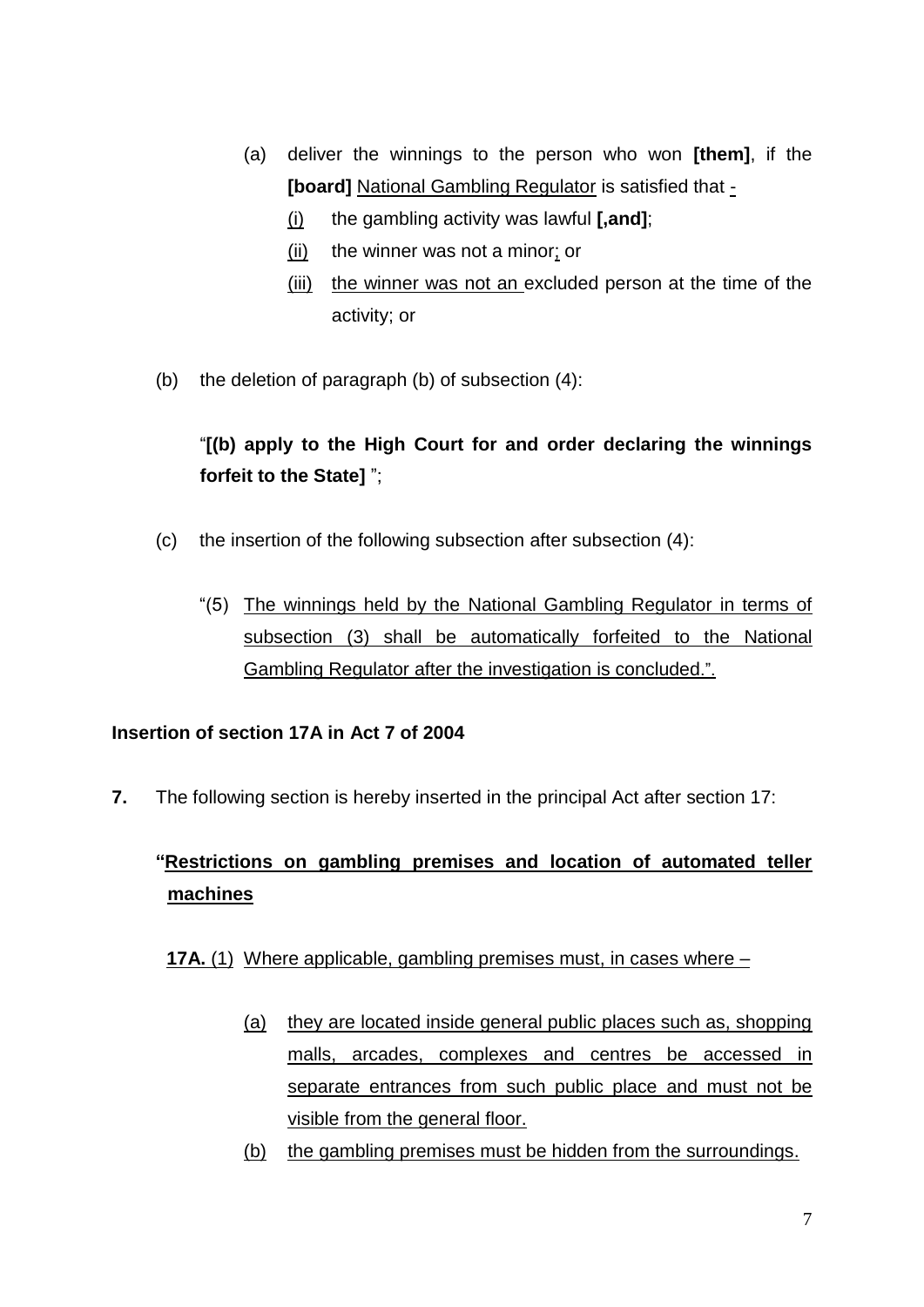- (c) for multi storey business buildings, the gambling venue must be located at a separate floor to the general shopping floors.".
- (2) Cash automated teller machines must
	- (a) be located where they are not visible from the gambling floor.".

#### **Amendment of section 17 of Act 7 of 2004**

- **8.** Section 17 of the principal Act is hereby amended by
	- (a) the substitution of subsection(1) paragraph (b) of the following paragraph:

"**[(b) within a prescribed distance from such designated area]** .".

#### **endment of section 18 of Act 7 of 2004**

- **9.** Section 18 of the principal Act is hereby amended by the substitution for subsection (2) of the following subsection:
	- "(2) The operation of limited pay-out machines must be incidental to and not be the primary business conducted in any premises licensed as a site, if that site falls within an incidental use category determined by the Minister in terms of section **[26(1)(b)]** 26(2)(e).".

#### **Amendment of section 21 of Act 7 of 2004**

**10.** Section 21 of the principal Act is hereby amended by the substitution in subsection (1) for the words preceding paragraph (a) of the following words:

"The **[board]** National Gambling Regulator must –"

**Amendment of section 22 of Act 7 of 2004**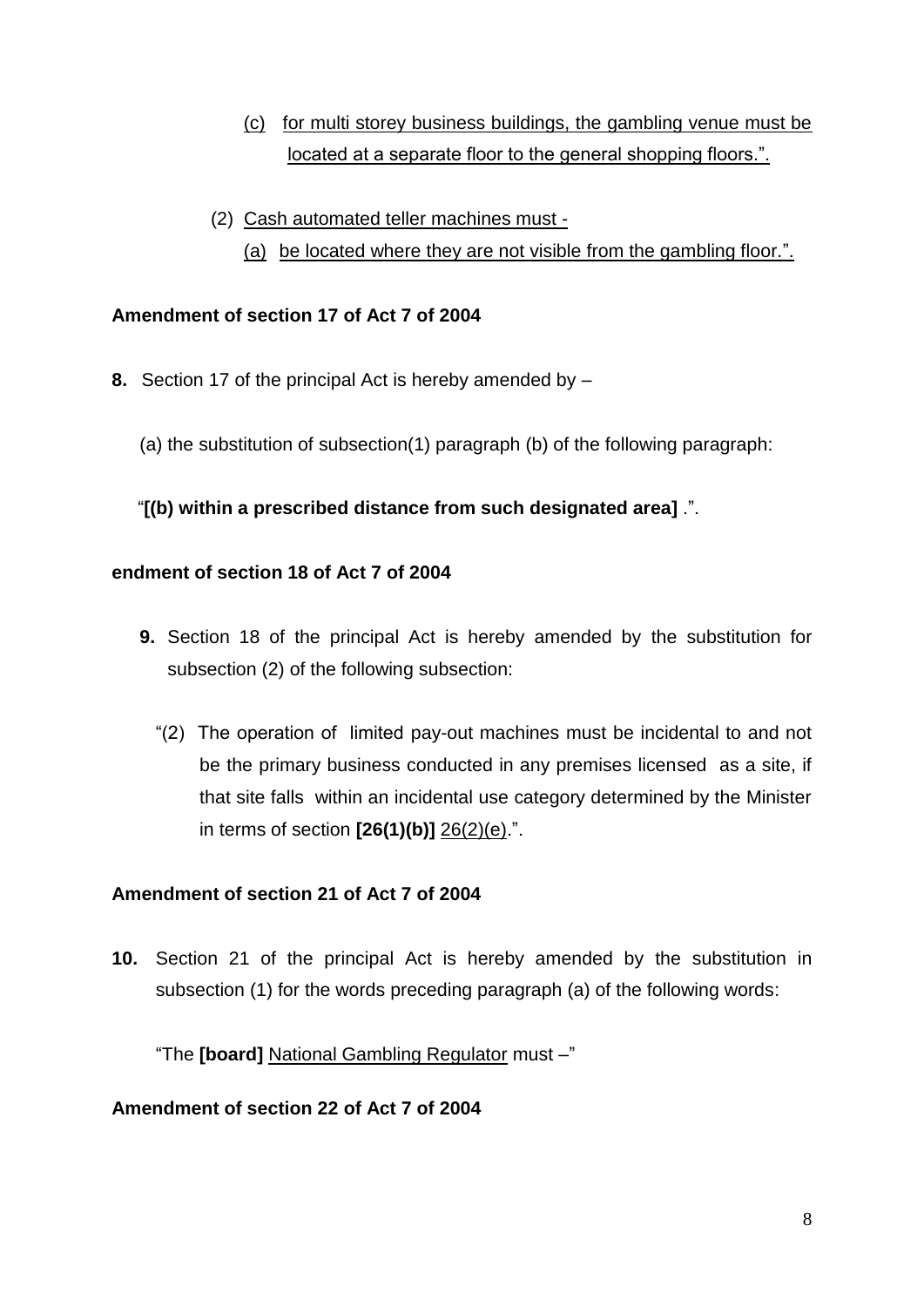- **11.** Section 22 of the principal Act is hereby amended by the substitution for subsections (1) and (2) of the following subsections respectively:
	- "(1) A person who imports a gambling machine or gambling device into the Republic, or who manufactures such a machine or device within the Republic, must register that machine or device by providing the information required in terms of section 20(2) in the prescribed manner and form to the **[board]** National Gambling Regulator.".
	- "(2) The **[board]** National Gambling Regulator must not register a gambling machine or gambling device unless that type of machine or device has been certified in accordance with the requirements of this Act as complying with the relevant standards for such a machine or device, as determined in terms of the standards Act, 1993 (Act 29 of 1993).".

#### **Amendment of section 23 of Act 7 of 2004**

**12.** Section 23 of the principal Act is hereby amended by the substitution in paragraph (c) of subsection (7) for the words preceding subparagraph (i) of the following words:

"must advise the **[board]** National Gambling Regulator in the prescribed manner and form when it has-.".

#### **Amendment of section 25 of Act 7 of 2004**

- **13.** Section 25 of the principal Act is hereby amended by
	- (a) the substitution in paragraph (c) of subsection (1) for subparagraph (iii) of the following subparagraph:
		- "(iii) the **[board]** National Gambling Regulator; and.".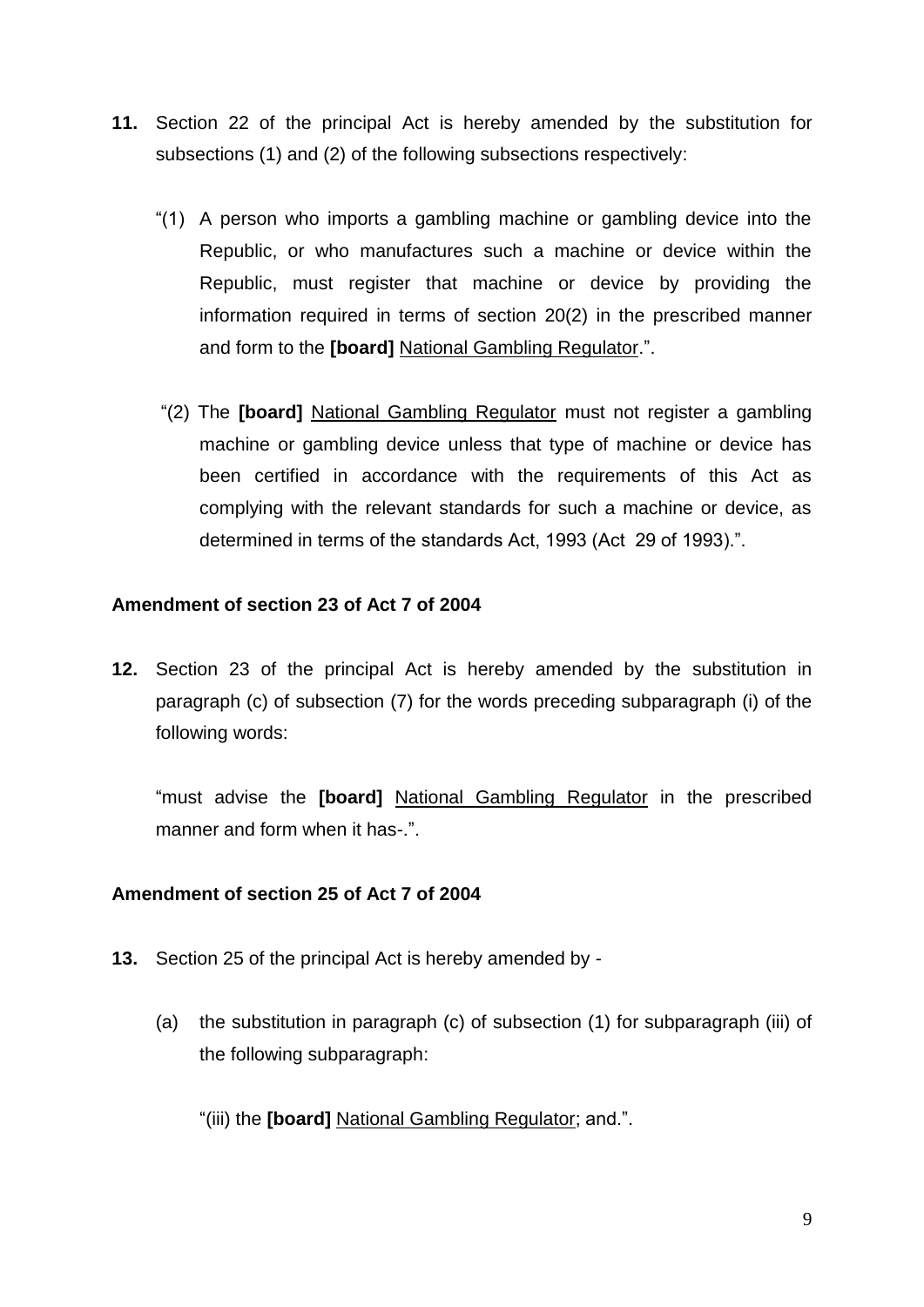- (b) the substitution in subsection (2) for paragraph (c) of the following paragraph:
	- "(c) the **[board]** National Gambling Regulator.".

#### **Amendment of section 26 of Act 7 of 2004**

- **14.** Section 26 of the principal Act is hereby amended by
	- (a) the substitution in subsection (2) for paragraph (e) of the following paragraph:

 "(e) after consulting the **[board]** National Gambling Regulator, determine the circumstances in which a site may be licensed, and for that purpose, may establish different categories of sites and different requirements with respect to each such category; and.".

#### **Amendment of section 27 of Act 7 of 2004**

- **15.** Section 27 of the principal Act is hereby amended by
	- (a) the substitution in subsection (1) for the words preceding paragraph (a) of the following words:

"The **[board]** National Gambling Regulator must establish and maintain a National Central Electronic Monitoring System capable of -.".

(b) the addition in subsection (1) of the following paragraph:

"(c) collecting the monitoring fees in its operation of the national electronic system.".

(c) the substitution for subsection (2) of the following subsection: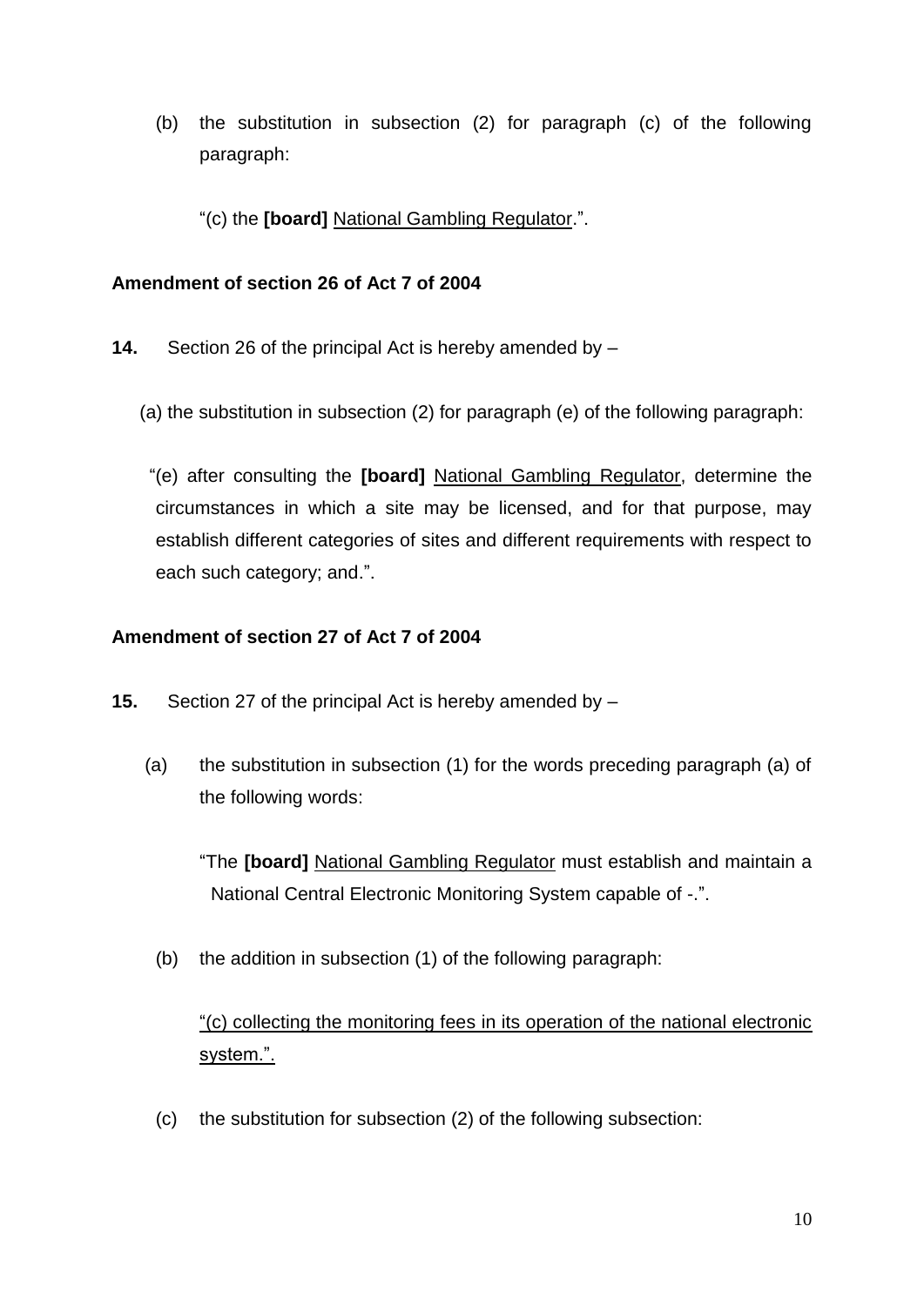- "(2) The **[board]** National Gambling Regulator may contract with any person who must acquire a national licence to supply any or all of the products or services required to fulfil its obligations in terms of subsection (1), but any such contractor must not be a person who, or firm that, is disqualified as a licensee in terms section 50.".
- (d) the substitution in subsection (3) for paragraph (b) of the following paragraph:
	- "(b) the frequency and nature of reports to be produced by the **[board]** National Gambling Regulator in respect of the operation of the system; and.".
- (e) the substitution for subsection (4) of the following subsection:
	- "(4) (a) Every limited pay-out machine that is made available for play must be electronically linked to the national central electronic monitoring system, and the licensee of that machine must pay the prescribed monitoring fees in relation to that machine.
		- (b) The Minister may, after consultation with the Council and the industry, determine the operation of the national central electronic monitoring system.".

(f) the substitution in subsection (5) for paragraph (a) of the following paragraph:

"(a) the provincial licensing authority of each province access to all data on the system that originated in that province, without charge by the **[board]** National Gambling Regulator; and".

#### **Amendment of section 30 of Act 7 of 2004**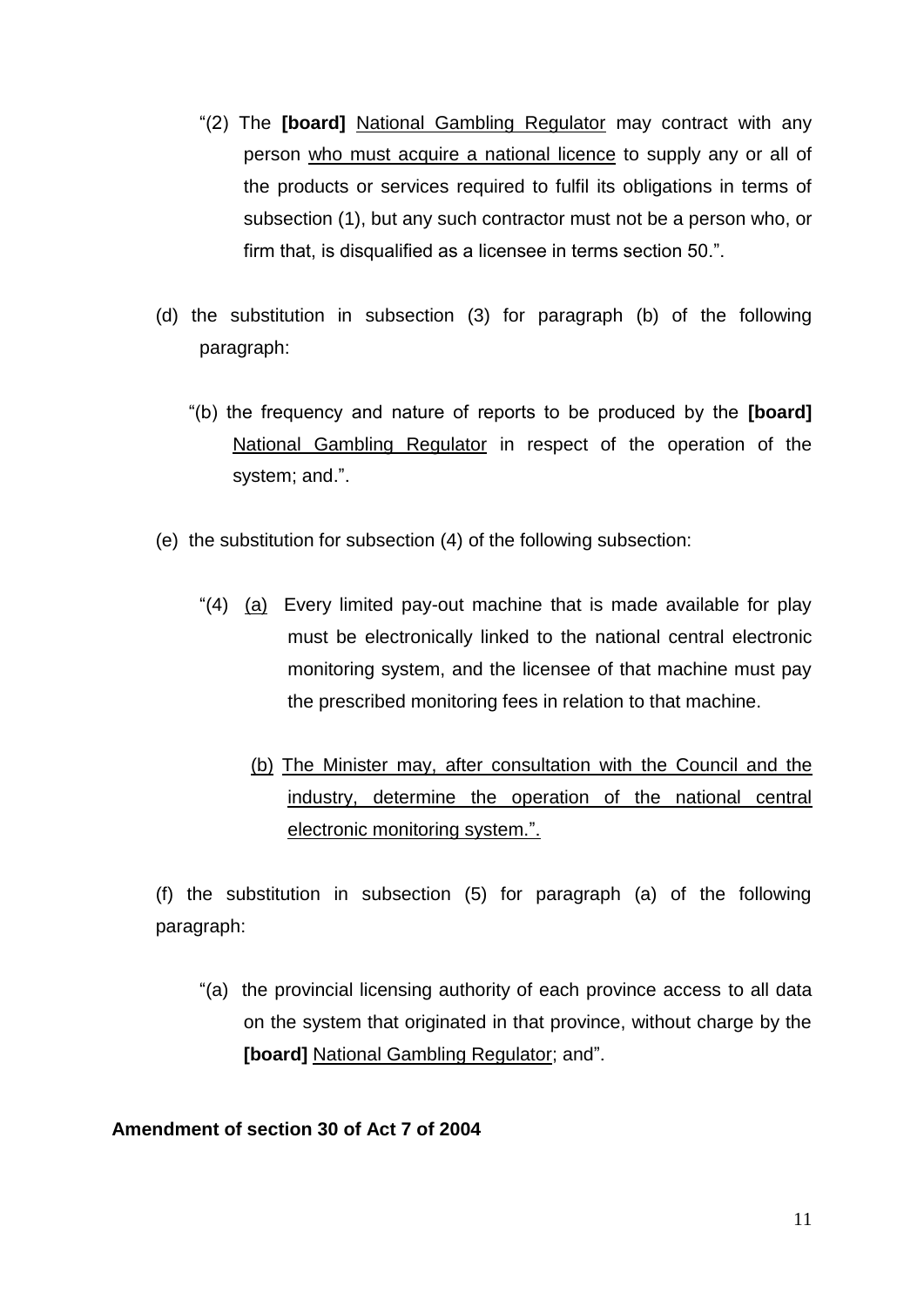- **16.** Section 30 of the principal Act is hereby amended by the addition of the following subsection after subsection (2):
	- "(3) Despite the provisions of subsections (1) and (2), no provincial licencing authority has jurisdiction to issue a lottery licence or any licence related to a lottery activity or any licence that permits betting on local or foreign lottery results including sports pools.".

## **Amendment of section 31 of Act 7 of 2004**

- **17.** Section 31 of the principal Act is hereby amended by
	- (a) the substitution for subsection (2) for the following subsection:
	- "(2) Subject to any requirements set out in applicable provincial law, a provincial licensing authority may, by agreement with the **[board]** National Gambling Regulator or with another provincial licensing authority, delegate to the **[board]** National Gambling Regulator or to that other provincial licensing authority any power or duty that is to be exercised or performed by the provincial licensing authority in terms of this Act or applicable provincial law, in the manner contemplated in section 238 of the Constitution.".

## **Amendment of section 32 of Act 7 of 2004**

- **18.** Section 32 of the principal Act is hereby amended by
	- (a) the substitution for the heading thereof of the following heading:

## "**Jurisdiction of [board] National Gambling Regulator**.".

- (b) the substitution for subsection (2) of the following subsection:
	- "(2) In accordance with this Act and subject to the direction of the Council provided for in Chapter 4, the **[board]** National Gambling Regulator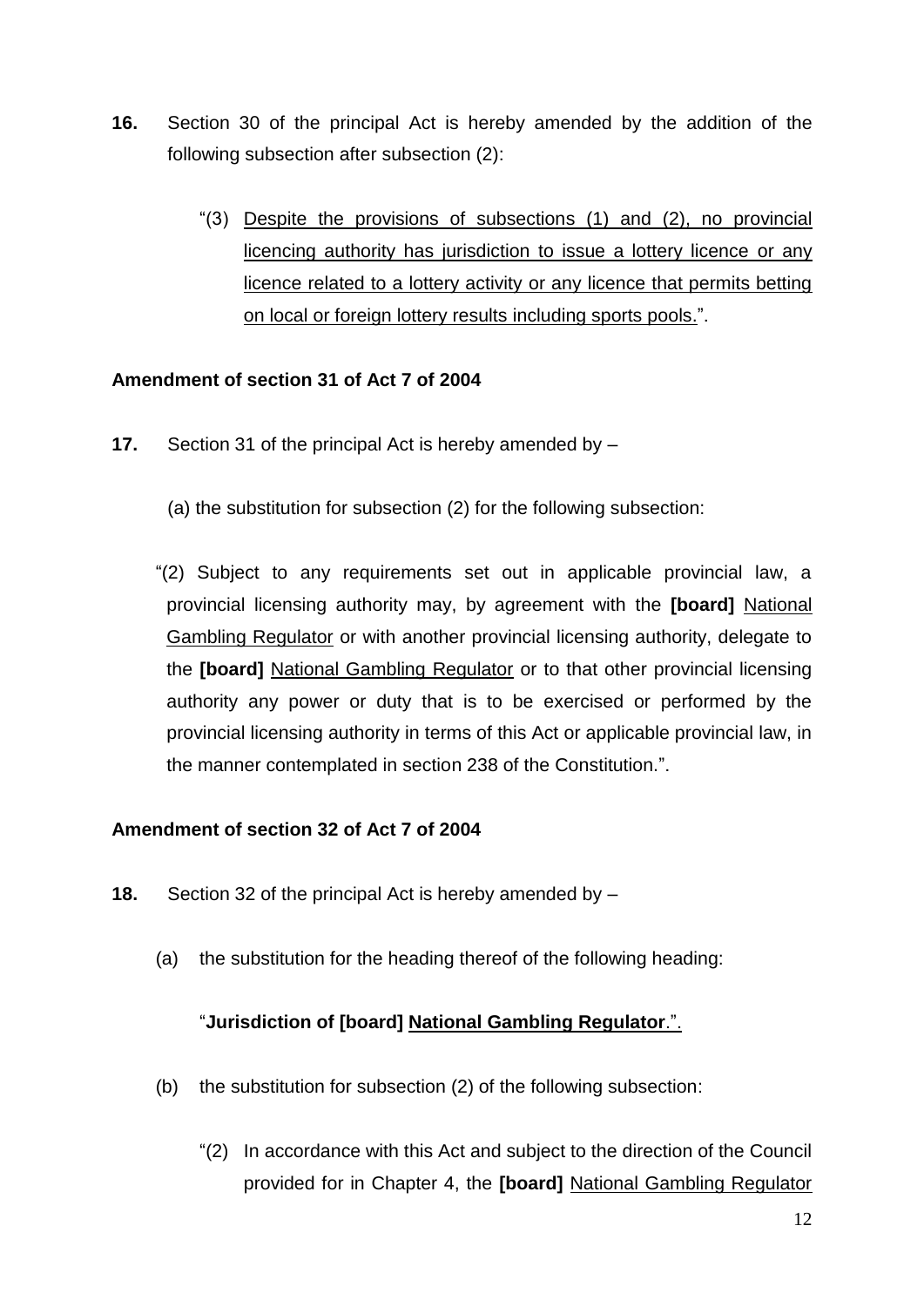may exercise the powers and perform the duties assigned to it in terms of this Act."

# **Substitution of section 33 of Act 7 of 2004**

**19.** The following section is hereby substituted for section 33 of the principal Act –

# "33. **Responsibilities of [board] National Gambling Regulator**

The **[board]** National Gambling Regulator is responsible to -

# (a) evaluate -

- (i) the issuing of national licences by provincial licensing authorities; and
- (ii) the compliance monitoring of licensees by provincial licensing authorities.
- (b) conduct oversight evaluations of the performance of provincial licensing authorities in the manner envisaged in section 34, so as to ensure that the national norms and standards established by this Act are applied uniformly and consistently throughout the Republic;
- (c) assist provincial licensing authorities to ensure that unlicensed gambling activities are detected in the manner envisaged in section 66(2) and (3), as provided for in Part B of this Chapter;
- (d) consider applications and motivations from the provincial licensing authorities for acquisition of additional limited pay out machines, for purposes of compliance with the approved criteria; and
- (e) the Minister may prescribe a criteria to be observed by the National Gambling Regulator for the second generation limited pay out machines in terms of section 87.".

# **Amendment of section 34 of Act 7 of 2004**

**20.** Section 34 of the principal Act is hereby amended by –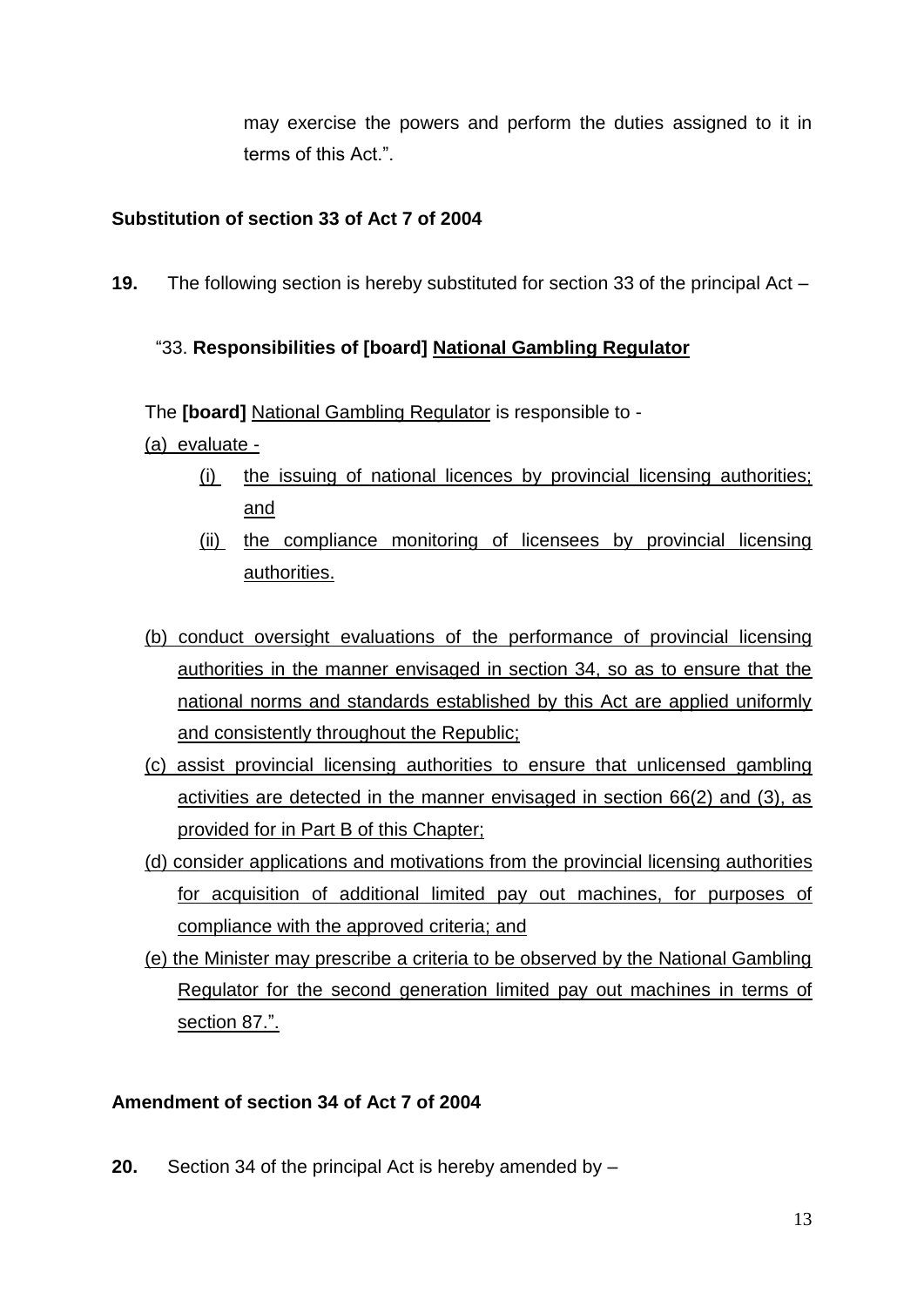(a) the substitution for the heading thereof of the following heading:

#### "**[Oversight]** Function of the **[board]** National Gambling Regulator.".

- (b) the substitution for subsections  $(1)$ ,  $(2)$ ,  $(3)$ ,  $(4)$ ,  $(5)$ ,  $(6)$ ,  $(7)$  and  $(8)$  of the following subsections respectively:
	- "(1) The **[board]** National Gambling Regulator must ensure that its functions and those **[of the Chief Executive Officer]** set out in this section are exercised in a manner consistent with the requirements of section 41(1)(e), (g), and (h) of the Constitution.".
	- (2) The **[board may direct the Chief Executive Officer]** National Gambling Regulator may **[to]** carry out an oversight evaluation of the exercise by a provincial licensing authority of its responsibilities and functions in terms of this Act.
	- (3) Before conducting an evaluation in terms of subsection (2), the **[Chief Executive Officer]** National Gambling Regulator must notify the relevant provincial licensing authority, in writing, of -
		- (a) **[a direction given by the board]** its intention to carry out the oversight evaluation; and
		- (b) generally, the scope and methodology of the proposed evaluation.
	- (4) The **[Chief Executive Officer]** National Gambling Regulator must -
	- (5) If, as a result of an evaluation conducted in terms of subsection (2), **[Chief Executive Officer]** National Gambling Regulator has reason to believe that a provincial licensing authority has failed to comply with any provision of this Act, it **[Chief Executive Officer]** -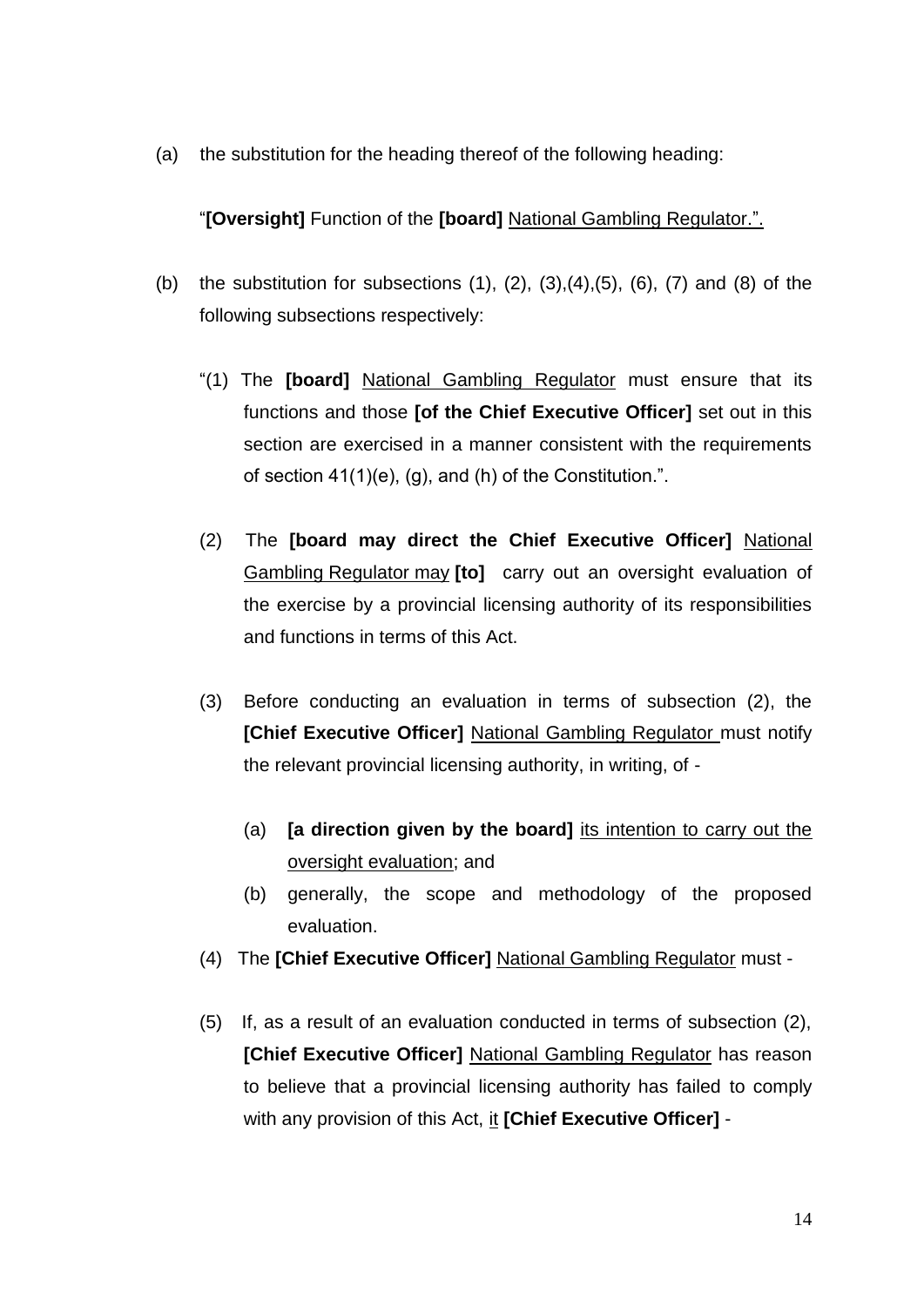- (6) If an agreement contemplated in subsection (5)(b) is reached between the provincial licensing authority and the **[board]** National Gambling Regulator, the Chief Executive Officer must monitor progress achieved in terms of that agreement, and -
	- (i) report to the **[board]** the accounting officer of the Department of Trade and Industry at intervals determined by **[it]**the accounting officer; and
	- (ii) issue a further deficiency report and invitation contemplated in subsection (5), if the provincial licensing authority significantly fails to meet any of its commitments in terms of that agreement.
- (7) A provincial licensing authority may request the **[board]** National Gambling Regulator to set aside all or part of a deficiency report issued **[by the Chief Executive Officer]** in terms of subsection (5) or (6).
- (8) The **[board]** National Gambling Regulator may refer the matter to the Council for consideration in terms of section 62(2)(c), if -
	- (a) a provincial licensing authority does not respond to a deficiency report issued by the **[Chief Executive Officer]** National Gambling Regulator in terms of subsection (5) or (6);
	- (b) the provincial licensing authority and the **[board]** National Gambling Regulator fail to reach an agreement contemplated in either subsection; or
	- (c) the provincial licensing authority is persistently in default in terms of that agreement.".

#### **Amendment of section 35 of Act 7 of 2004**

**21.** Section 35 of the principal Act is hereby amended by the substitution for subsections (2) and (3) of the following subsections respectively: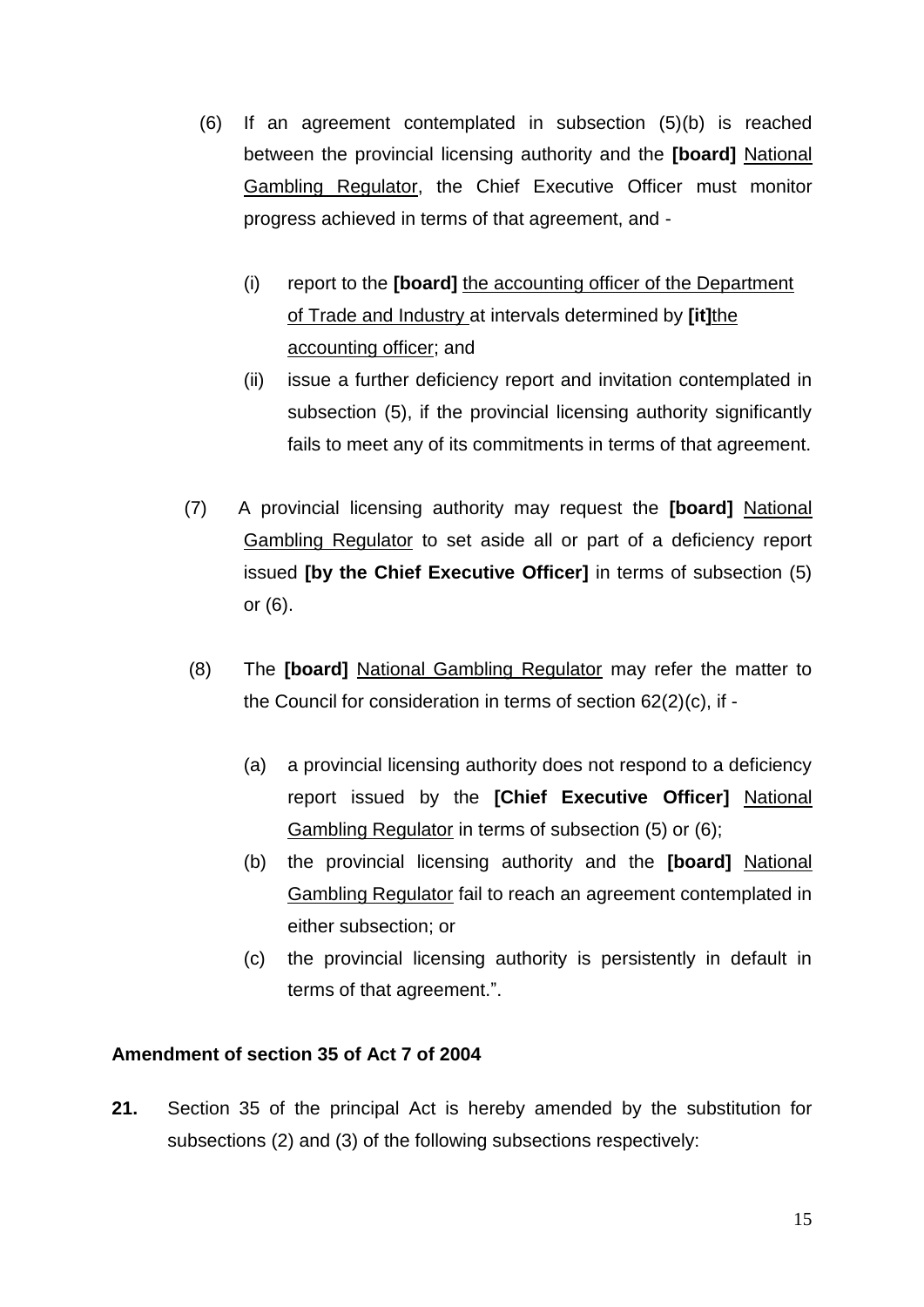- "(2) Each provincial licensing authority must report to the **[board]** National Gambling Regulator, at the prescribed intervals, on the prescribed information kept by that licensing authority in terms of subsection (1).
- (3) The **[board]** National Gambling Regulator must submit upon request to a provincial licensing authority any prescribed information reported to it in terms of subsection (2).".

#### **Amendment of section 36 of Act 7 of 2004**

- **22.** Section 36 of the principal Act is hereby amended by the substitution for subsection (1) of the following subsection:
	- "(1) The Council may, as contemplated in section 41(2) of the Constitution, facilitate the settlement of any dispute between the **[board]** National Gambling Regulator and one or more provincial licensing authorities concerning the powers and duties to be exercised and performed by them relating to casinos, racing, gambling and wagering.".

## **Amendment of section 42 of Act 7 of 2004**

- **23.** Section 42 of the principal Act is hereby amended by the substitution for subsections (1), (2), (3), (4), (5), (6), and (7) of the following subsections, respectively:
	- "(1) After receiving a notice from a provincial licensing authority that it proposes to issue a national licence, the **[Chief Executive Officer]** National Gambling Regulator -
		- (a) must direct an inspector to conduct an oversight evaluation of the application, investigative report and recommendations of the provincial licensing authority, if two or more provincial licensing authorities have so requested in terms of section 40(3); or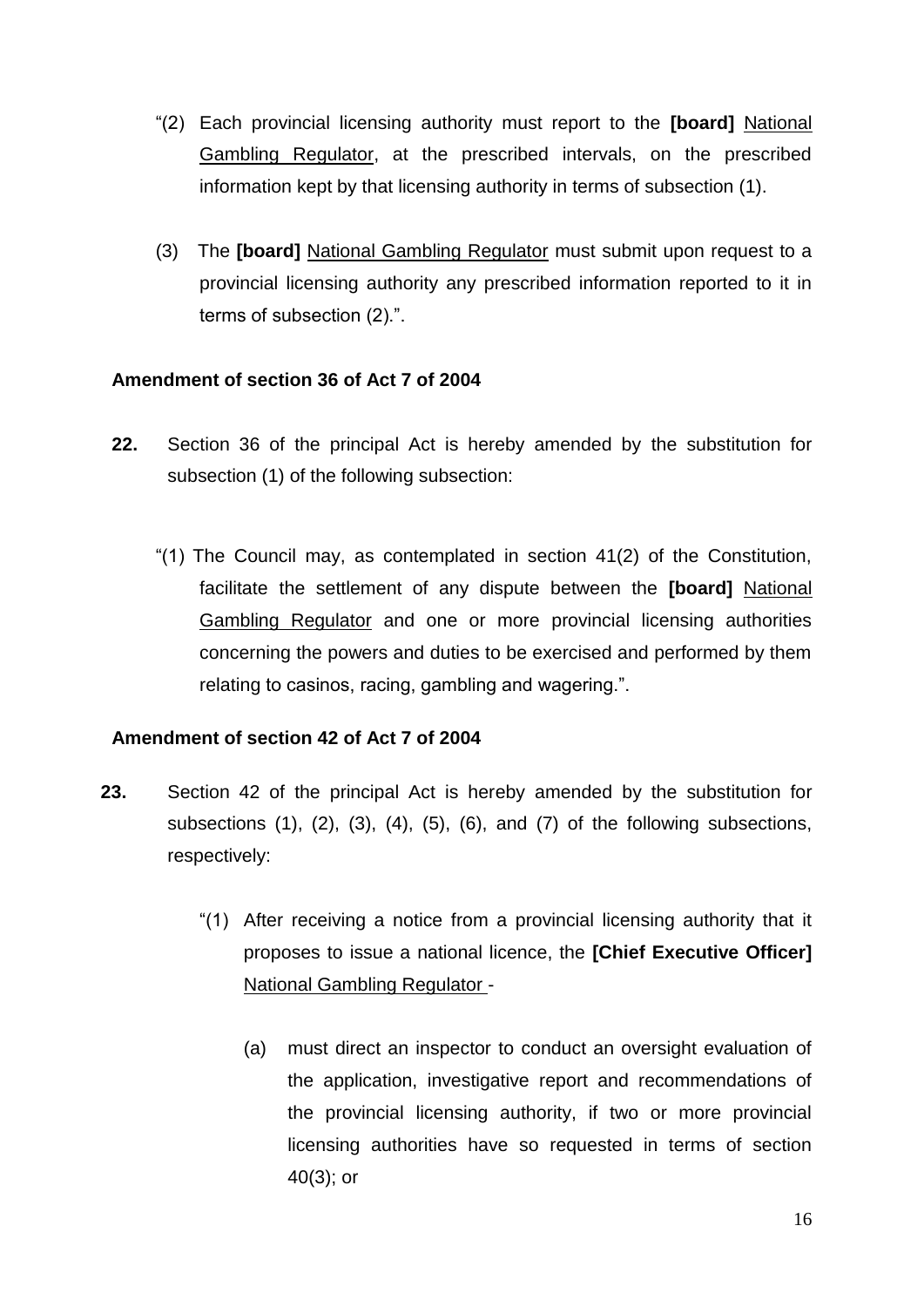- (b) in any other case, may direct an inspector to conduct such an oversight evaluation, if there are good grounds to believe that the requirements of this Act have not been satisfied.
- (2) If a direction is given for an oversight evaluation, the **[Chief Executive Officer]** National Gambling Regulator must issue a notice of intent to evaluate the proposed licence in the prescribed form to -
	- (i) the applicant;
	- (ii) the provincial licensing authority; and
	- (iii) any provincial licensing authority that made a request for the oversight evaluation, in terms of subsection (1)(a).
- (3) After conducting an oversight evaluation in terms of subsection (1), the **[Chief Executive Officer]** National Gambling Regulator may -
	- (a) **[without referring the application to the board**,**]** advise the provincial licensing authority in the prescribed manner that there are no objections to the issue of the national licence as proposed;
- (4) A provincial licensing authority may issue the licence as proposed by it, if the **[Chief Executive Officer]** National Gambling Regulator-
- (5) If the **[Chief Executive Officer]** National Gambling Regulator issues a request in terms of subsection (3)(b), the provincial licensing authority may –
	- (a) issue the licence with the altered conditions as requested. **[by the Chief Executive Officer]**; or
	- (b) request the **[board]** the accounting officer of the Department of Trade and Industry to set aside the request of the **[Chief Executive Officer]** National Gambling Regulator and permit the issuing of the licence as initially proposed.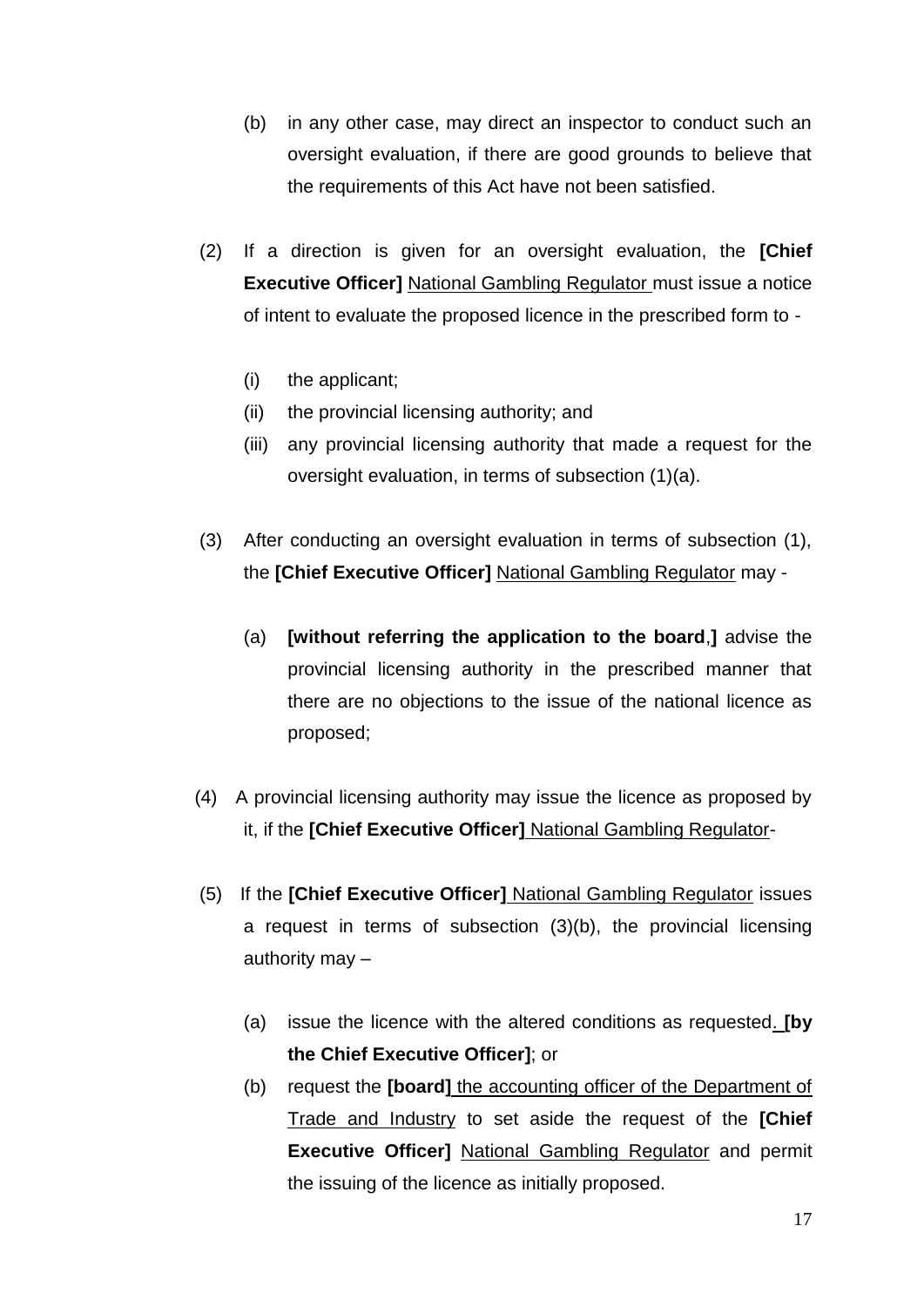- (6) If the **[Chief Executive Officer]** National Gambling Regulator issues a deficiency report in terms of subsection (3)(c), the provincial licensing authority must either -
	- (a) consider the application afresh; or
	- (b) request the **[board]** the accounting officer of the Department of Trade and Industry to set aside the deficiency report and permit the issuing of the licence as initially proposed.
- (7) If a matter is referred to the **[board]** the accounting officer of the Department of Trade and Industry in terms of subsection (5) or (6), the **[board]** the accounting officer of the Department of Trade and Industry may -
	- (a) confirm the request or deficiency report of the **[Chief Executive Officer]** National Gambling Regulator;
	- (b) set aside all or part of the request or the deficiency report; or
	- (c) permit the issuing of the licence with or without conditions.".

## **Amendment of section 43 of Act 7 of 2004**

- **24.** Section 43 of the principal Act is hereby amended by
	- (a) the substitution in subsection (1) for the words preceding paragraph (a) of the following words:

"A provincial licensing authority may, with the prior concurrence of the **[board]** National Gambling Regulator, suspend or revoke a national licence as if that licence were a provincial licence issued by that licensing authority, if  $-$ ".

(b) the substitution for subsection (2) of the following subsection: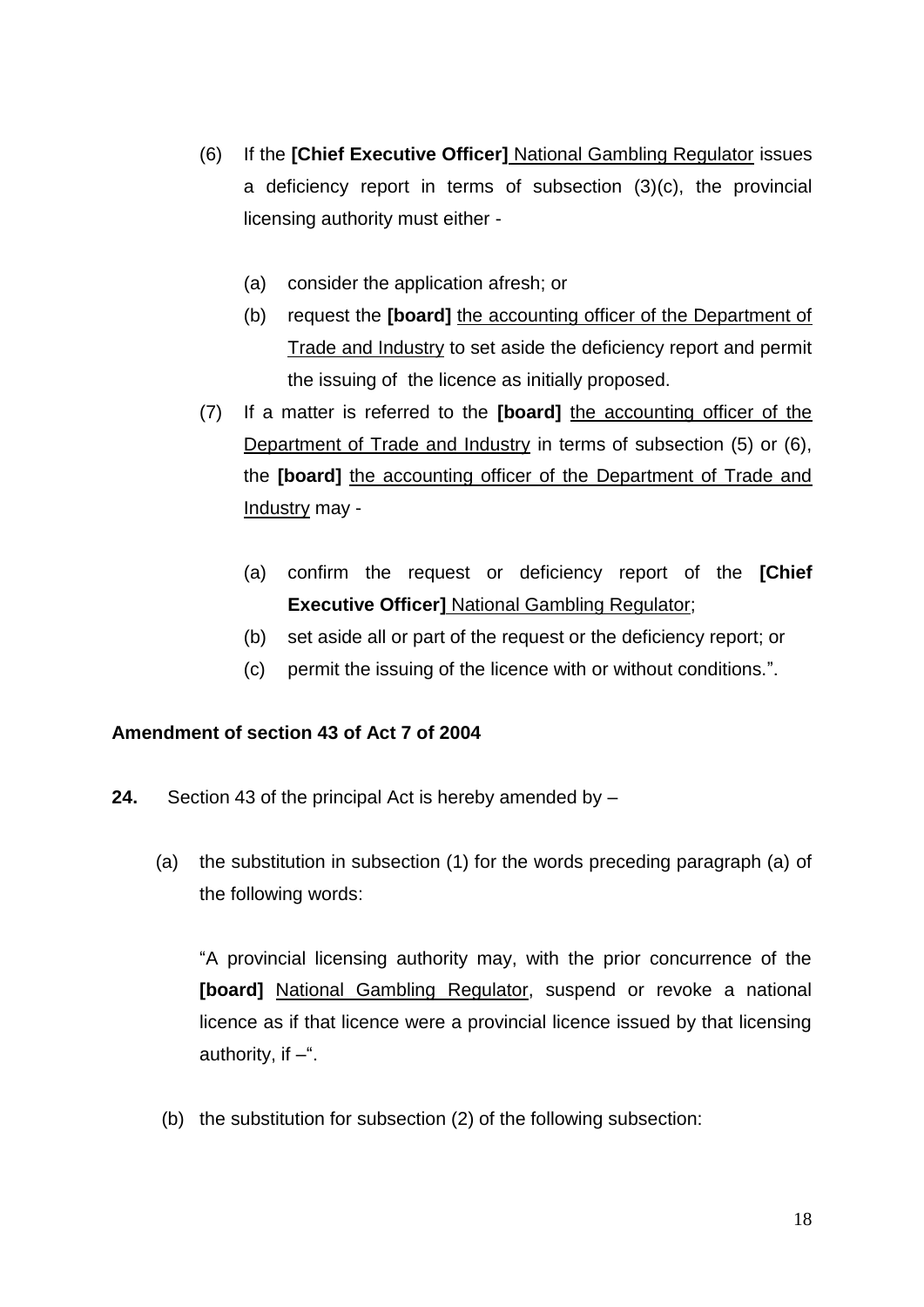"(2) A provincial licensing authority must immediately advise **[each other]** the National Gambling Regulator if the provincial licensing authority **[of a suspension or revocation of]** suspends or revokes a national licence.".

## **Insertion of section 44A, 44B and 44C in Act 7 of 2004**

**25.** The following sections are hereby inserted in the principal Act after section 44:

# **"44A Restrictions in the structure and allocation of bingo licenses and machines**

- (1) The Minister, by regulation made in accordance with section 87 and after considering the criteria set out in this section, may prescribe a maximum number of bingo licenses and machines that can be granted in the Republic and in each province;
- (2) The traditional and electronic form of bingo shall be allocated together as may be prescribed by the Minister, after consultation with the Council in terms of section 87 of the Act;
- (3) The server for electronic bingo must be located within the licensed premises. ".

# **44B Horseracing and betting**

- (1) Self-regulation in the horseracing industry is recognised through a structure that meets the standard criteria set by the Council;
- (2) Any self-regulatory body that operates within the industry shall be accredited and monitored by the National Gambling Regulator, provided it meets the standard criteria set and adopted by the Council;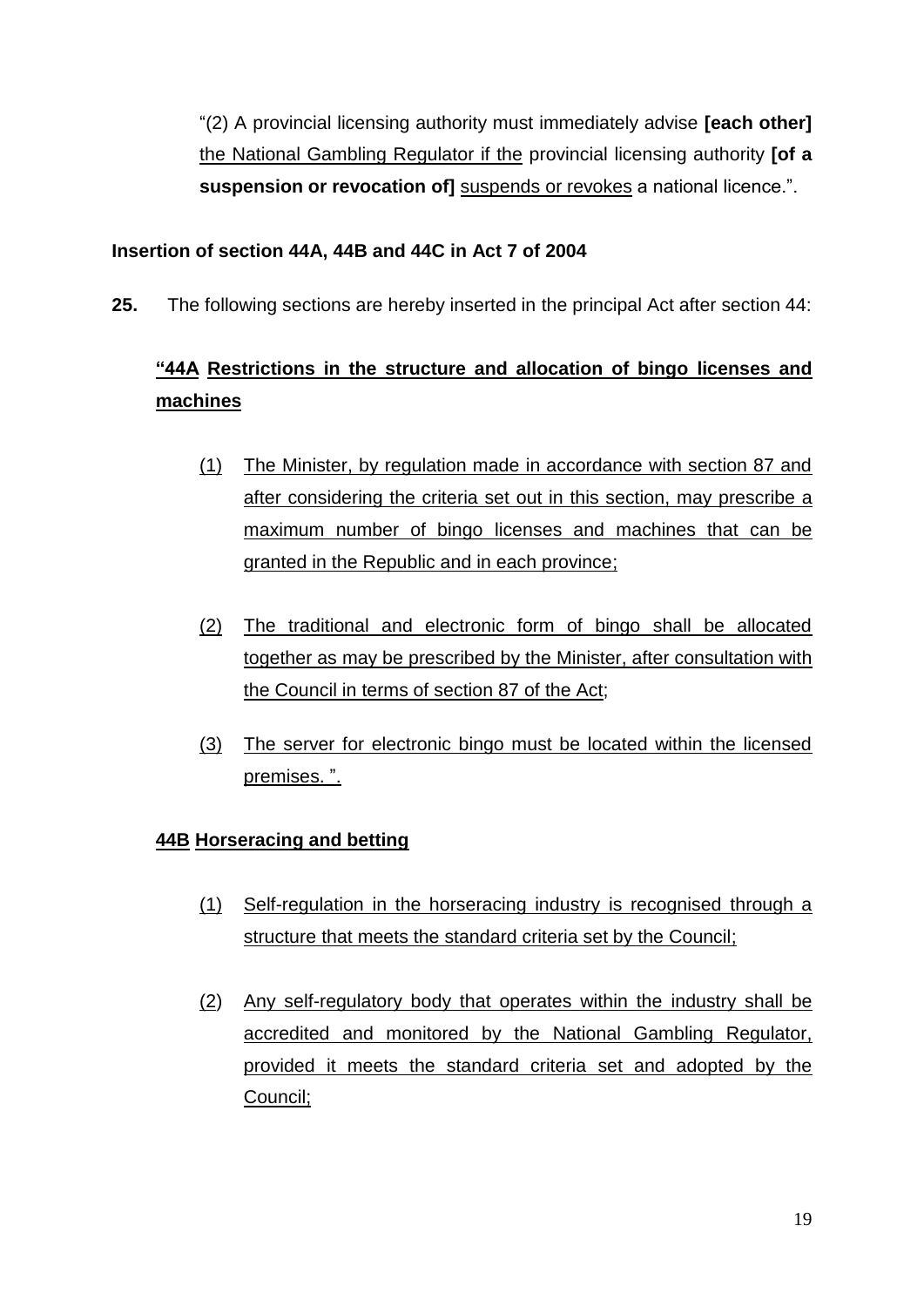- (3) The National Gambling Regulator, working together with the provincial licensing authorities, must design the standard operation criteria to be approved by the Council, to operate as the minimum standards to guide the self-regulating body;
- (4) Bookmakers shall
	- (a) contribute a reasonable amount towards the development of the horse racing industry and usage of products belonging to totalisator operators, as shall be prescribed by the provincial licensing authorities upon adoption of a national criterion set by the Council;
	- (b) when determining rates, provincial licensing authorities must consider all other contributions made by bookmakers in the industry.".

# **44C Bets on lottery and sports pools**

- (1) Bets on lottery, lottery results and sports pools are only permitted under the licence and licensing conditions issued by the Board of National Lotteries Commission, with the requirement that –
	- (a) licensees contribute a reasonable amount towards the National Lotteries Distribution Trust Fund;
	- (b) such amount will be determined by the Minister, communicated to license holders by way of notice, from time to time, as contemplated in the Lotteries Act, 1997 (Act 57 of 1997), as amended; and
	- (c) provisions listed under schedule (2) of this Act shall remain applicable under the Lotteries Act, 1997 (Act 57 of 1997), as amended.".

## **Insertion of section 53A in Act 7 of 2004**

**26.** The following section is hereby inserted in the principal Act after section 53: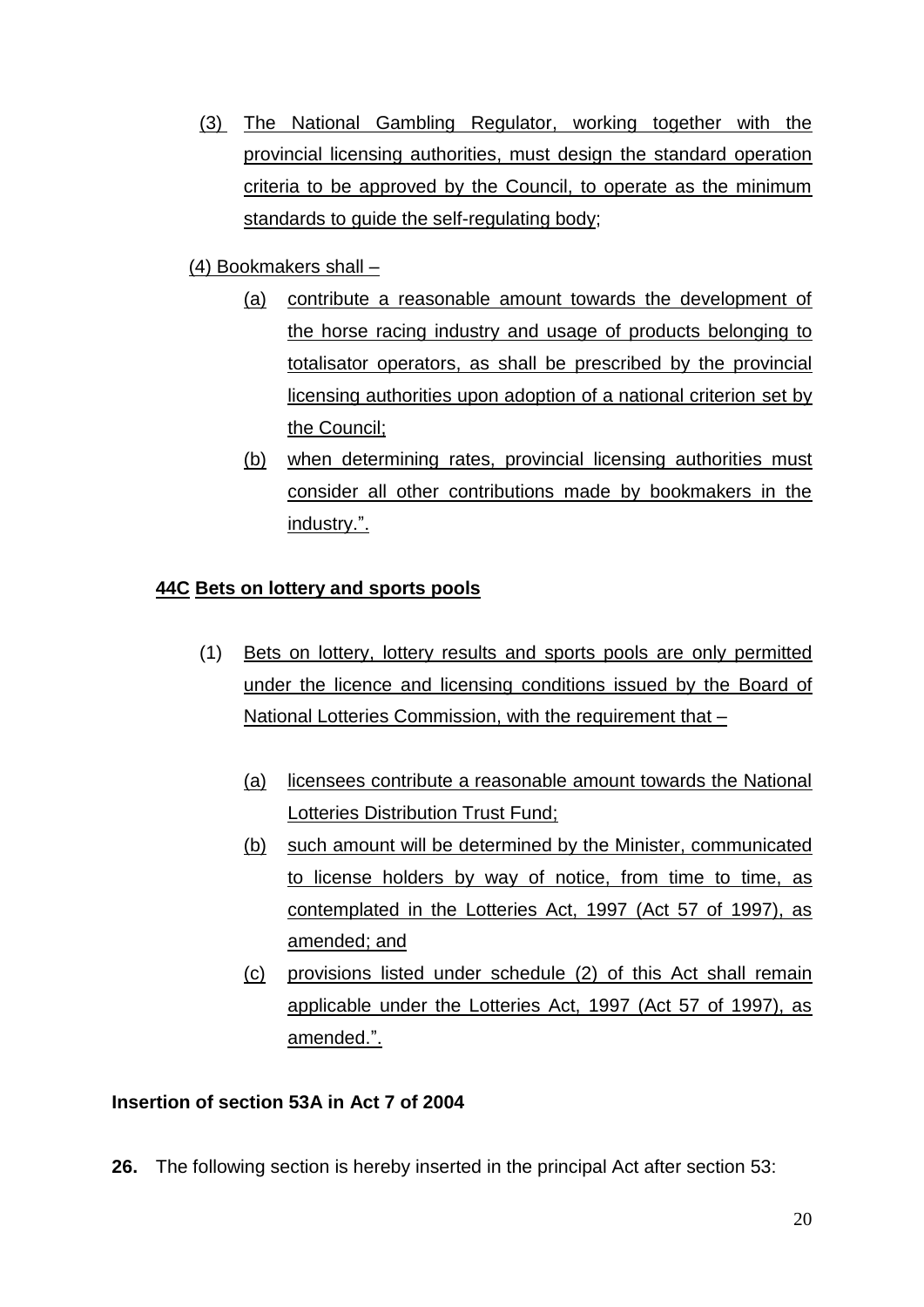# "**Promoting broad-based transformation in the gambling industry**

- **53A** (1) The gambling industry must achieve the broad-based transformation in the gambling industry and advance the objectives of the Broad-Based Black Economic Empowerment Act, 2003 (Act 53 of 2003) as amended, as contemplated in the applicable sections and the Codes.
	- (2) Non-compliance will lead to corrective measures, suspension or withdrawal of the licence.".
	- (3) Provincial licensing authorities must impose B-BBEE targets as licence conditions.".

# **Amendment of section 53 of Act 7 of 2004**

**27.**Section 53 of the principal Act is hereby amended by the substitution in subsection (1) for the words preceding paragraph (a), of the following words:

"When considering an application for a licence, other than an employment licence, or when considering an application for the transfer of a licence, a provincial licensing authority or the **[board]** National Gambling Regulator.".

## **Amendment of section 57 of Act 7 of 2004**

**28.** Section 57 of the principal Act is hereby amended by the substitution for subsection (3) of the following subsection:

"(3) Each provincial licensing authority must submit to the **[board]** National Gambling Regulator a copy of every probity report it prepares in terms of this Act or provincial law, and the **[board]** National Gambling Regulator must compile all such reports into a national probity register in the prescribed manner and form."

## **Amendment of section 61 of Act 7 of 2004**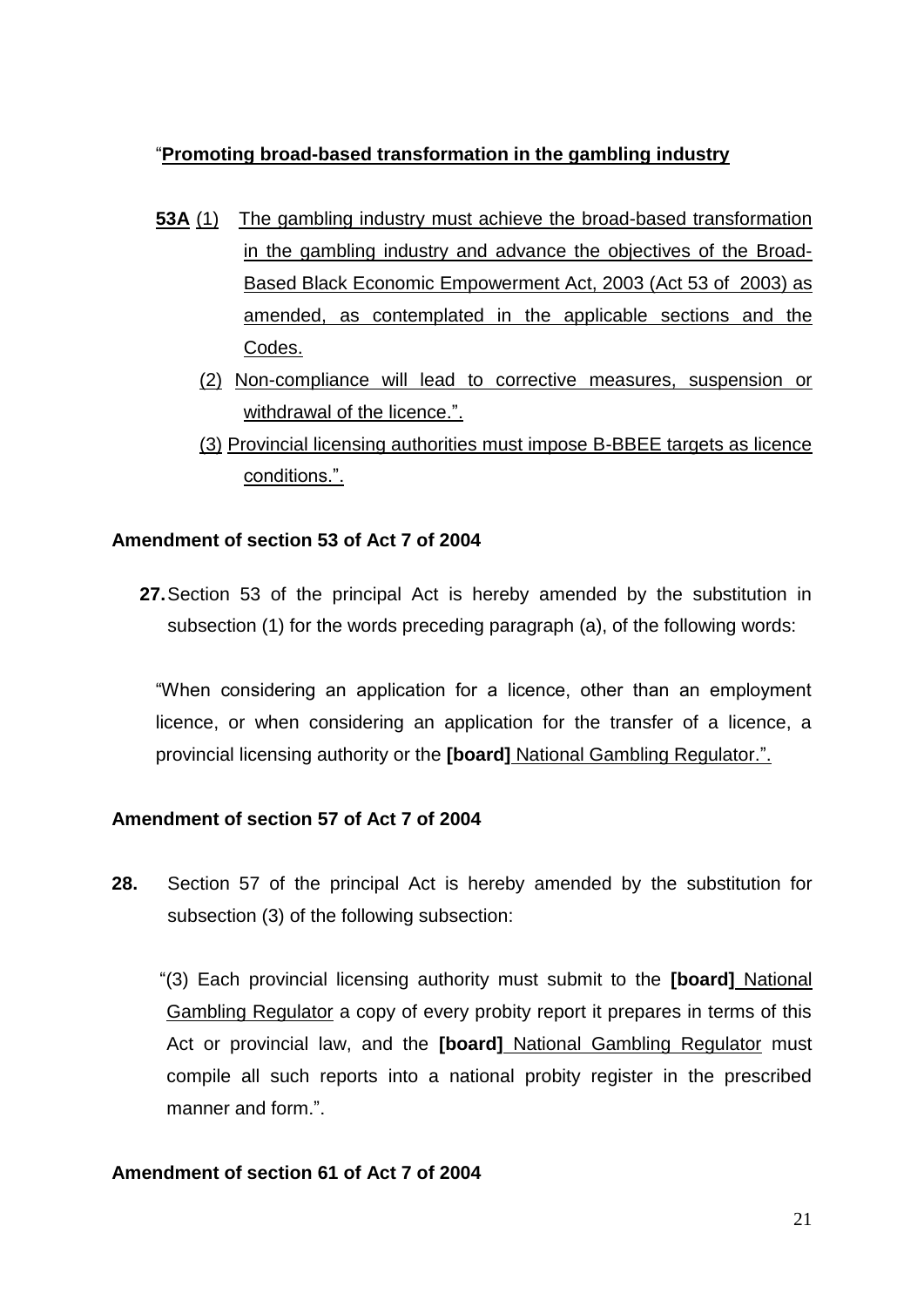- **29.** Section 61 of the principal Act is hereby amended by the substitution in paragraph (b) of subsection (2) for subparagraph (i) of the following subparagraph:
	- "(i) the **[chairperson of the National Gambling Board]** Chief Executive Officer of the National Gambling Regulator; and".

#### **Amendment of section 62 of Act 7 of 2004**

- **30.** Section 62 of the principal Act is hereby amended by the
	- (a) substitution in subsection (1) for paragraph (e) of the following paragraph:
		- "(1)(e) the resolution of any dispute that may arise among provincial licensing authorities, or between a provincial licensing authority and the **[board]** National Gambling Regulator, regarding the regulation and control of gambling activities; and"
	- (b) substitution in subsection (2) for paragraph (a) of the following paragraph:

"(a) may provide oversight and direction to the **[board]** National Gambling Regulator in the exercise of its powers and the performance of its duties;"

(c) substitution in subsection (2) for paragraph (c) of the following paragraph:

"(c) may make a finding that a provincial licensing authority has failed to comply with this Act and, if it does so, may direct that provincial licensing authority to enter into an agreement with the **[board]** National Gambling Regulator in respect of the steps to be taken by the provincial licensing authority to ensure compliance with this Act."

(d) the addition in subsection (1) of the following paragraph: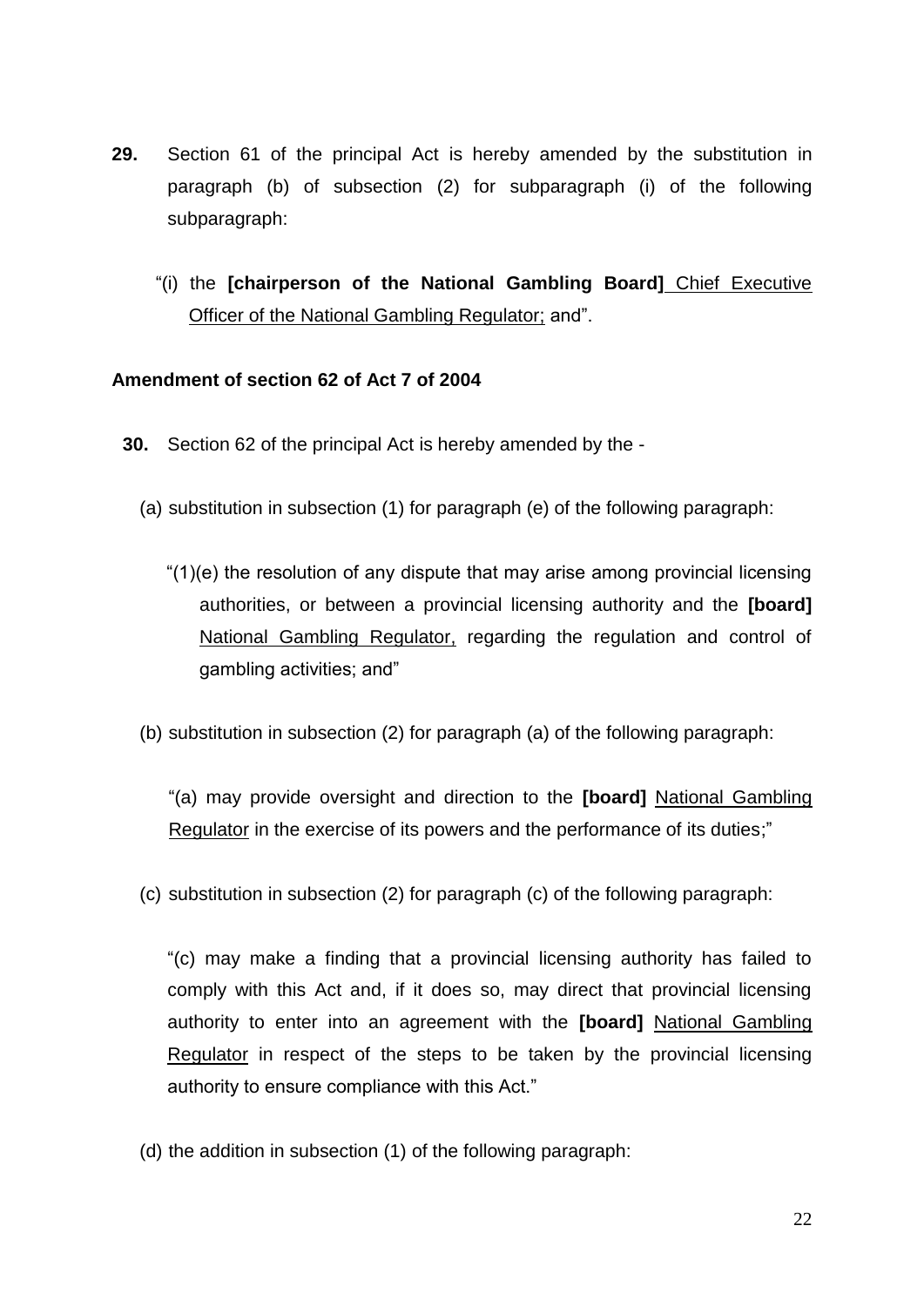# "(g) policy and legislative amendments before the Council to ensure alignment.".

## **Insertion of section 63A in Act 7 of 2004**

**31.** The following section is hereby inserted in the principal Act after section 63:

# "**63A Meeting quorum**

Where the Minister convenes a meeting in terms of section 63(1) and the Council fails to establish a quorum twice in respect of a decision on a particular matter, the Council shall take a decision in the third meeting, whether the meeting reaches a quorum or not.".

## **Amendment of section 63 of Act 7 of 2004**

**32.** Section 63 of the principal Act is hereby amended by the substitution for subsection (3) of the following subsection:

"(3) At a meeting of the Council to which supplementary members are called, a supplementary member may be represented by an alternate, chosen by that supplementary from among the other **[board]** National Gambling Regulator members of the applicable regulatory authority.".

## **Substitution of section 64 of Act 7 of 2004**

**33.** The following section is hereby substituted for section 64 of the principal Act:

## "**Establishment of National Gambling Regulator**

- **64** (1) The National Gambling Regulator is hereby established as an entity within the administration of the Department, which -
	- (a) has jurisdiction throughout the Republic;
	- (b) is a juristic person;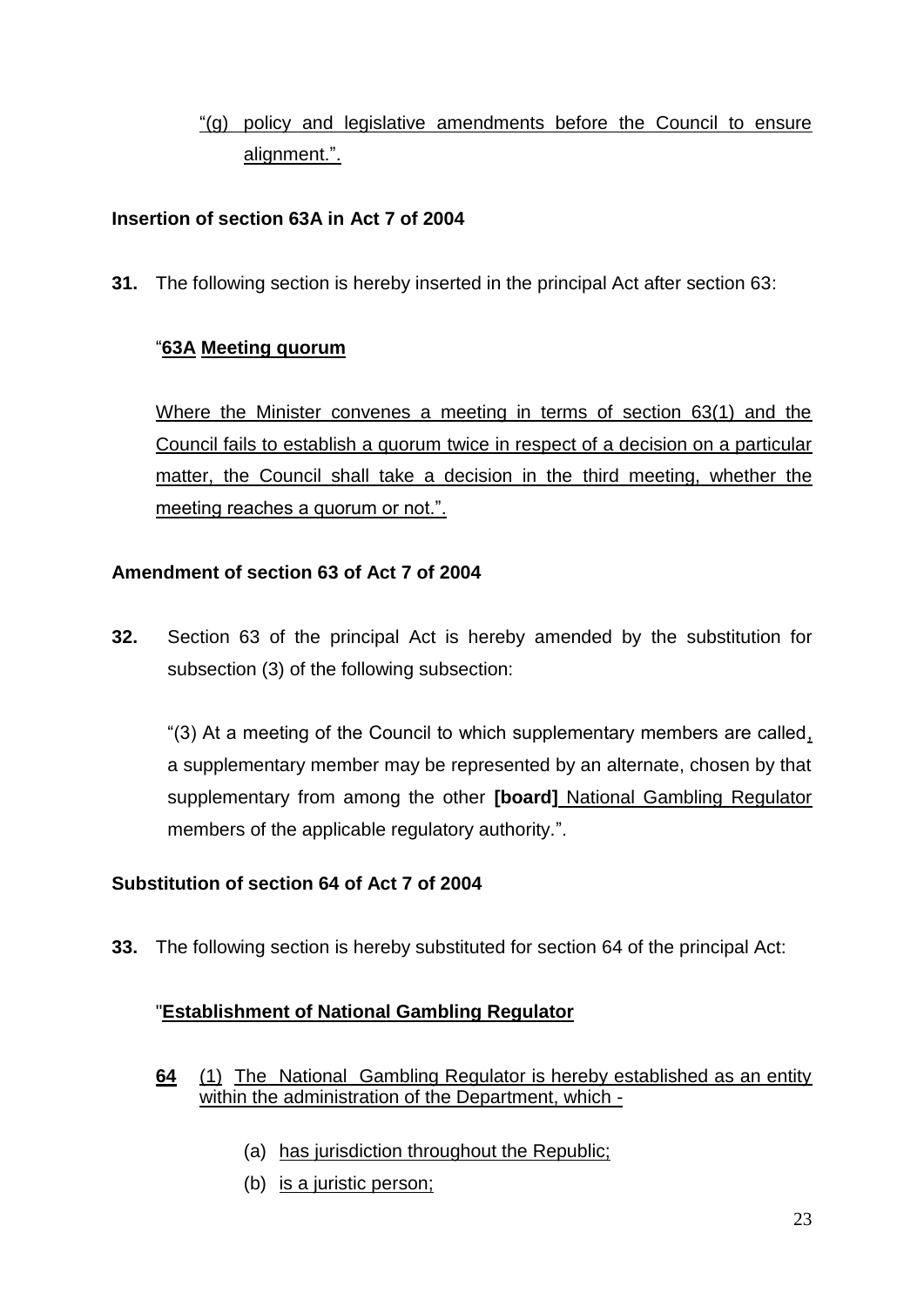- (c) is independent and subject only to the Constitution and the law;
- (d) must exercise its functions in accordance with this Act;
- (e) must be impartial; and
- (f) must perform its functions
	- (i) in a transparent manner as is appropriate having regard to the nature of the specific function; and
	- (ii) without fear, favour or prejudice."
- (2) The Minister may appoint a suitably qualified and experienced person as Chief Executive Officer of the National Gambling Regulator, who –
	- (a) holds office for an agreed term not exceeding five years;
	- (b) may be re-appointed for a second term of office at the expiry of the term of office contemplated in section 64(2)(a) above**.**
- (3) The Chief Executive Officer of the National Gambling Regulator, who is a suitably qualified and experienced person shall be responsible for  $-$ 
	- (a) all responsibilities pertaining to the functions of the National Gambling Regulator;
	- (b) all income and expenditure of the National Gambling Regulator;
	- (c) all revenue collected by the National Gambling Regulator;
	- (d) all assets and the discharge of all liabilities of the National Gambling Regulator; and
	- (e) the proper and diligent implementation of the principal Act.
- (4) The National Gambling Regulator shall
	- (a) report to the accounting officer of the Department of Trade and Industry in all matters;
	- (b) assign management or other duties to employees with appropriate skills to assist its functions.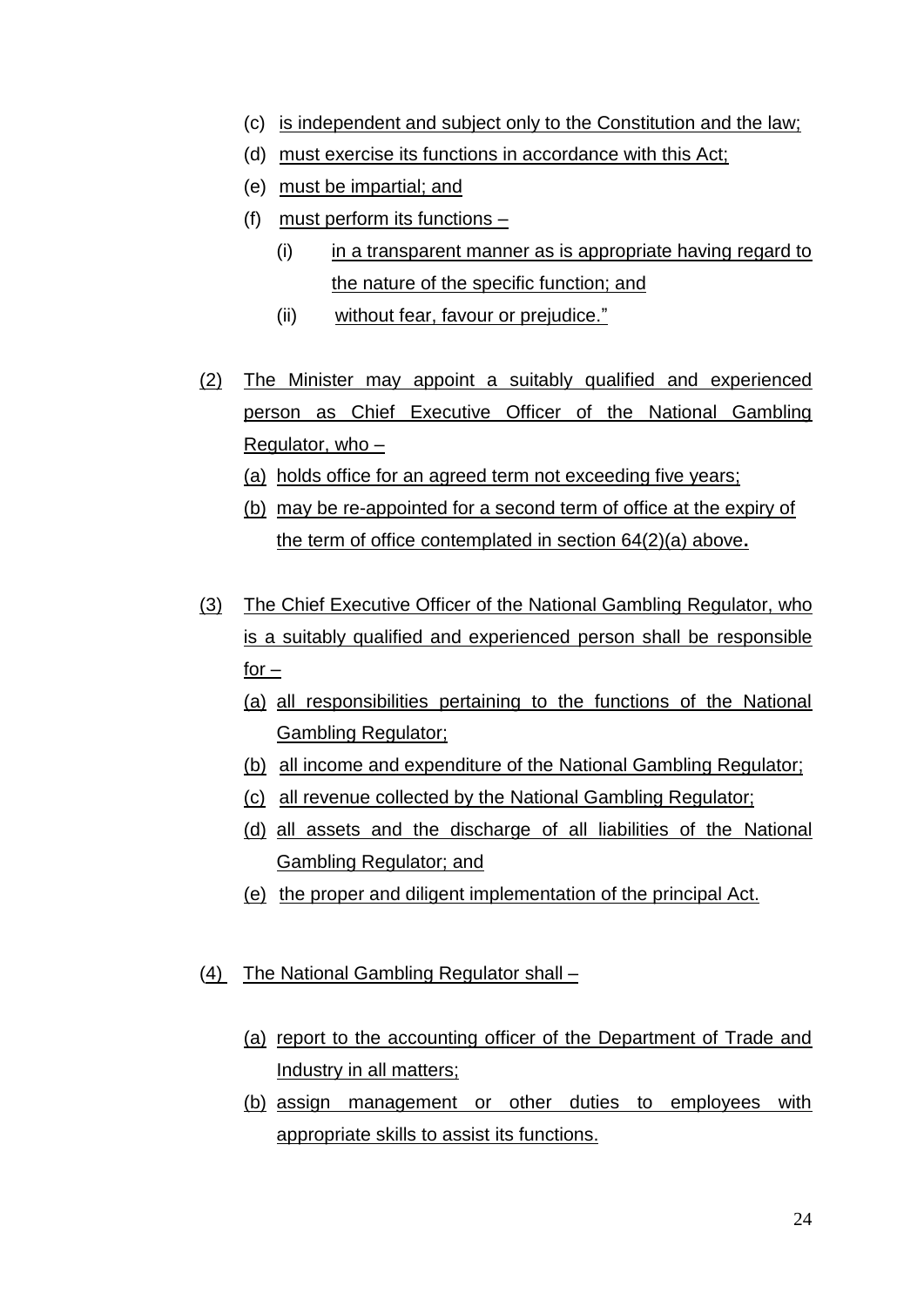- (5) The Minister shall appoint at least one (1) person and may appoint other persons with suitable qualifications as Deputy Chief Executive Officer to assist the Chief Executive Officer in carrying out the functions of the National Gambling Regulator.
- (6) Each organ of state must assist the National Gambling Regulator to maintain its independence and impartiality and to perform its functions effectively.".

## **Amendment of section 65 of Act 7 of 2004**

- **34.** Section 65 of the principal Act is hereby amended by
	- (a) the substitution for the heading thereof of the following heading:

"Objects and functions of **[board]** National Gambling Regulator:" .

- (b) the substitution in subsection (1) for the words preceding paragraph (a) of the following words: "The **[board]** National Gambling Regulator has the following powers and duties to be exercised and performed in terms of this Act:".
- (c) the substitution in subsection (2) for the words preceding paragraph (a) of the following words:

"The **[board]** National Gambling Regulator may-"

- (d) the substitution for subsection (3) of the following subsection:
	- "(3) The **[board]** National Gambling Regulator may liaise with any foreign or international authorities having any objects similar to the objects of the **[board**] National Gambling Regulator.
- (e) the substitution in subsection (4) of the following subsection: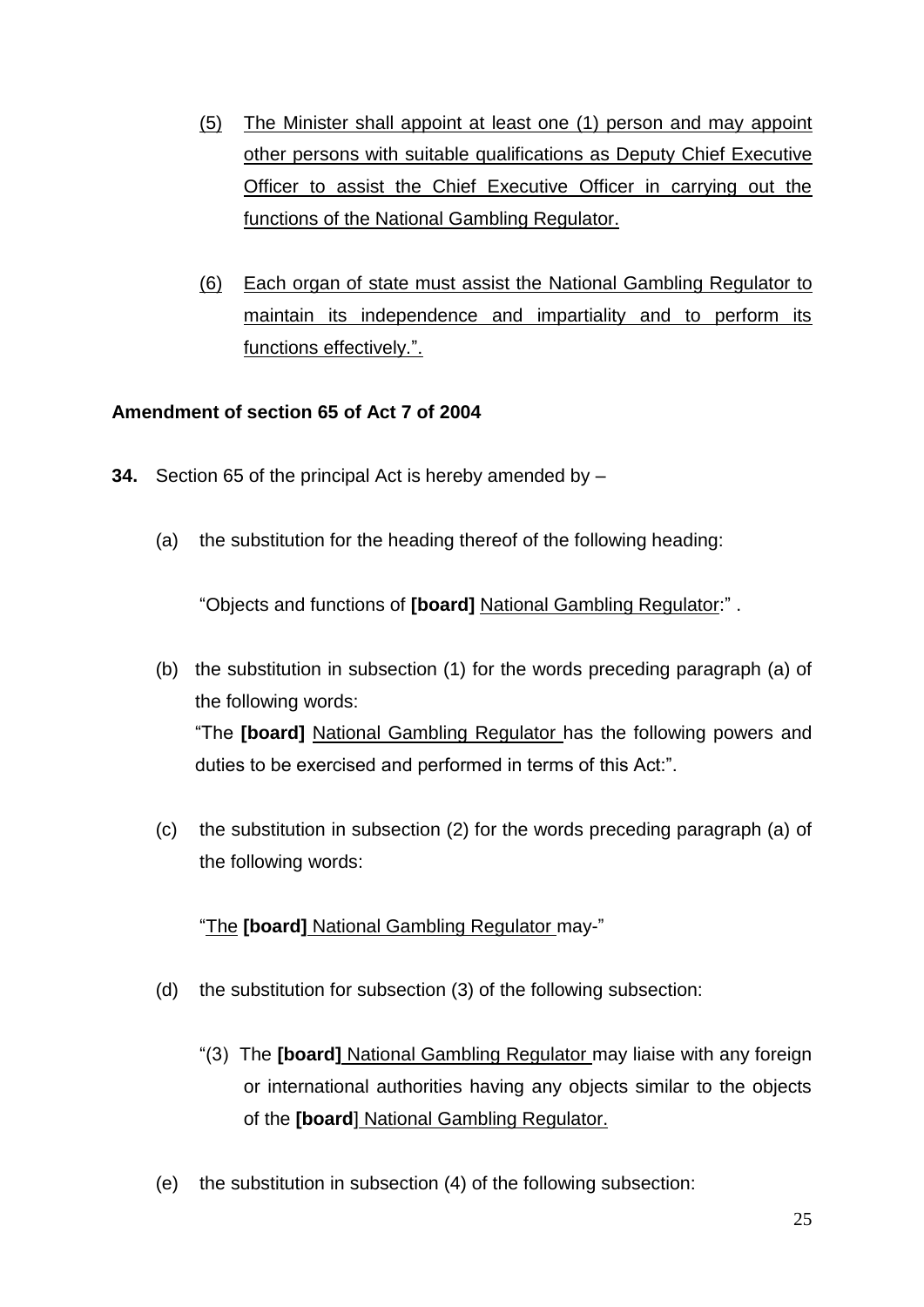"In exercising its powers and performing its duties set out in this Act, the **[board**] National Gambling Regulator-"

- (f) the substitution in subsection (4) for paragraph (c) of the following paragraph:
	- "(c) may consult any person , organisation or institution with regard to any matter deemed necessary by the **[board]** National Gambling Regulator.".
- (g) the addition of the following subsections after subsection  $(4)(d)$ :
	- (e) monitor the socio-economic patterns of gambling activity within the Republic and in particular, conduct research and identify factors relating to gambling, patterns, causes and consequences of -
		- (i) the socio-economic impact of gambling; and
		- (ii) addictive or compulsive gambling.
	- (f) carry out the responsibilities set out in section 33;
	- (g) exercise any other powers and performing any other duties assigned to it in terms of this Act;
	- (h) advise the Council, through the Minister, on the maximum number of any kind of licences relating to casinos, racing, gambling and wagering that should be awarded in the Republic or in any particular province;
	- (i) advise the Council, through the Minister, on matters of national policy relating to casinos, racing, gambling and wagering and on the determination of national norms and standards regarding any matter in terms of this Act that should apply generally throughout the Republic;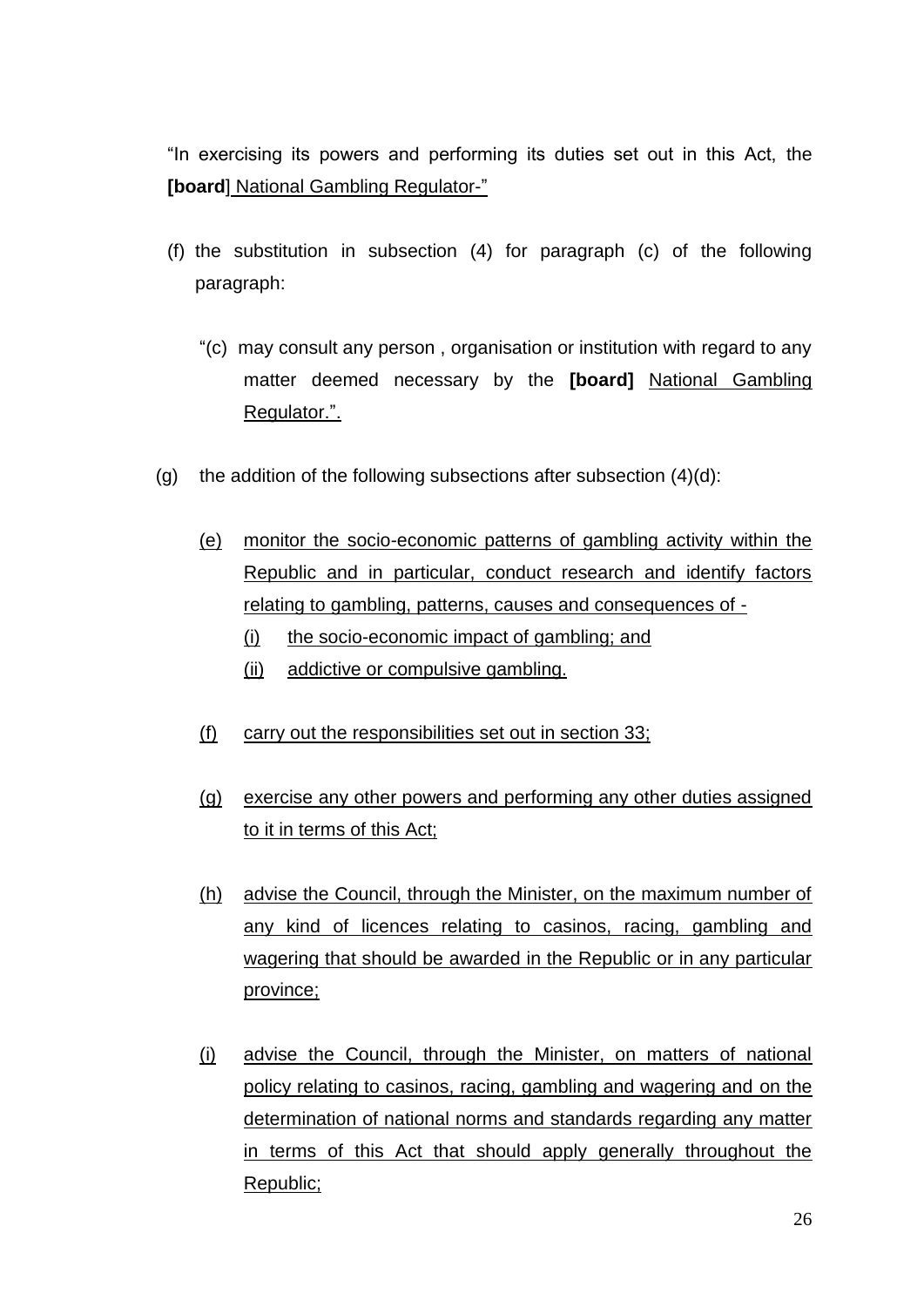- (j) recommend to the Council, through the Minister, changes to bring about uniformity in the laws of the various provinces in relation to casinos, racing, gambling and wagering;
- (k) advise the Council, through the Minister, in respect of any matter referred to it by the Council;
- (l) monitor market share and market conduct in the gambling industry and refer any concerns regarding market share or possible prohibited practices to the Competition Commission in terms of the Competition Act, 1998 (Act 89 of 1998);
- (m) provide a broad-based public education programme about the risks and socio-economic impacts of gambling;
- (n) comply with directions issued to it by the Council relating to casinos, racing, gambling, wagering or any other related matter, in exercising its powers and performing its duties set out in this Act; and
- (o) conduct education and awareness relating to gambling activities.".

## **Insertion of section 66A in Act 7 of 2004**

**35.** The following section is hereby inserted in the principal Act after section 66:

## "**Inter-departmental relations in relation to gambling activities**

- **66A.** For purposes of collaborative work with other government departments responsible for matters related to gambling –
	- (a) The Department of Trade and Industry must enter into an agreement with the Department of Social Development, Finance, Justice and Correctional Services, Communications, and Police,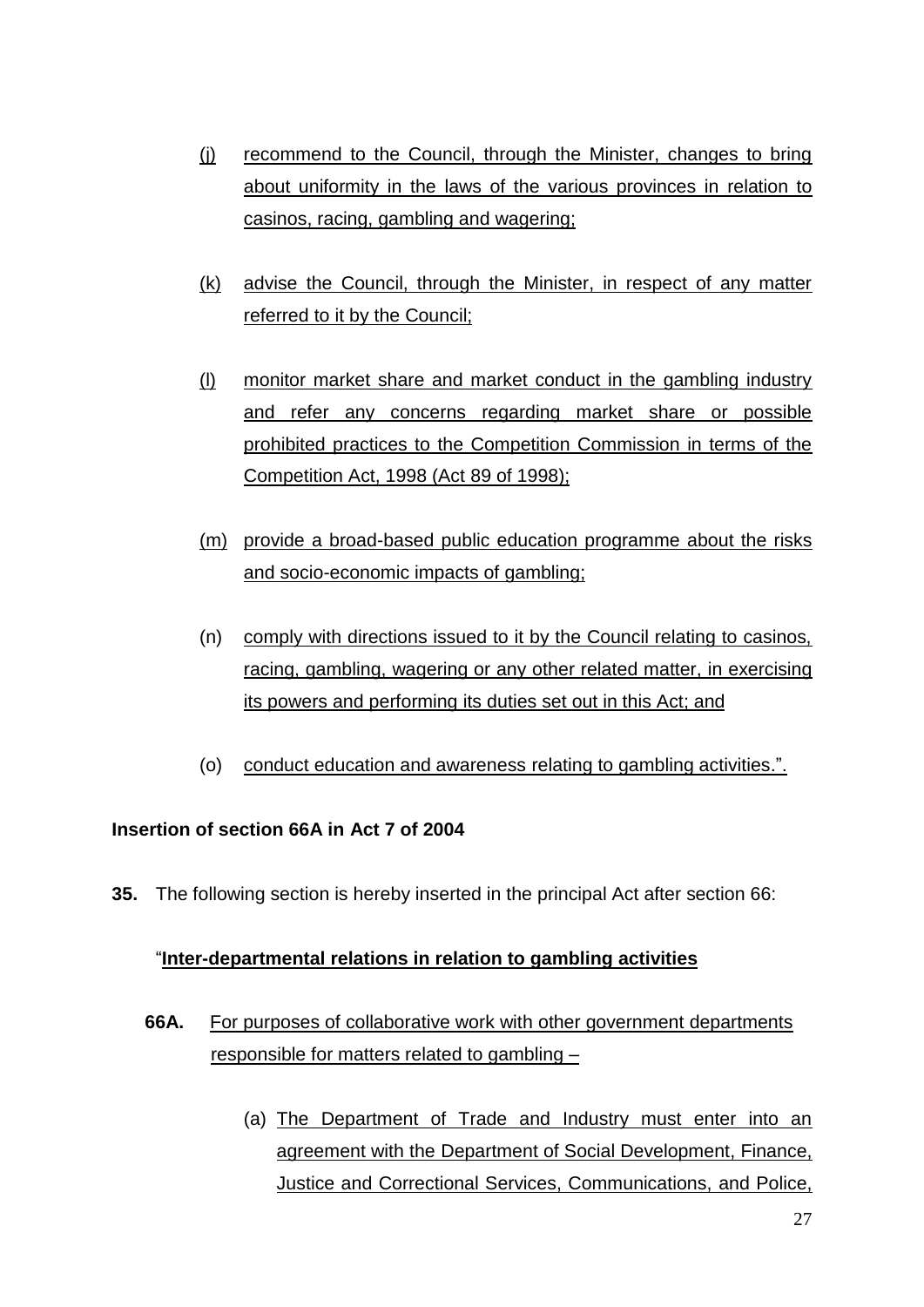to provide for the joint exercise or performance of their respective powers and functions contemplated in this Act and may establish a forum or similar body in this regard, subject to this provision.".

#### **Amendment of section 66 of Act 7 of 2004**

- **36.** Section 66 of the principal Act is hereby amended by
	- (a) the substitution for subsection (4) of the following subsection:
		- "(4) The **[board]** National Gambling Regulator may liaise with provincial licensing authorities on matters of common interest.".
	- (b) the substitution for subsection (5) of the following subsection:
	- "(5) The **[board]** National Gambling Regulator may request any provincial licensing authority to submit any report or information related to the activities of that licensing authority **[to the board]**.".

#### **Repeal of sections 67, 68, 69, 70, 71, 73 and 75 of Act 7 of 2004**

**37.** Sections **67, 68, 69, 70, 71, 73 and 75** of the principal Act are hereby repealed.

#### **Amendment of section 72 of Act 7 of 2004**

- **38.** Section 72 of the principal Act is hereby amended by-
	- (a) the substitution for subsection (1) of the following subsection:

"(1) The Minister may, with the concurrence of the Minister of Finance, determine the remuneration and allowances of any member of the **[board]** National Gambling Regulator, or of a committee, who is not in the full-time service of the State."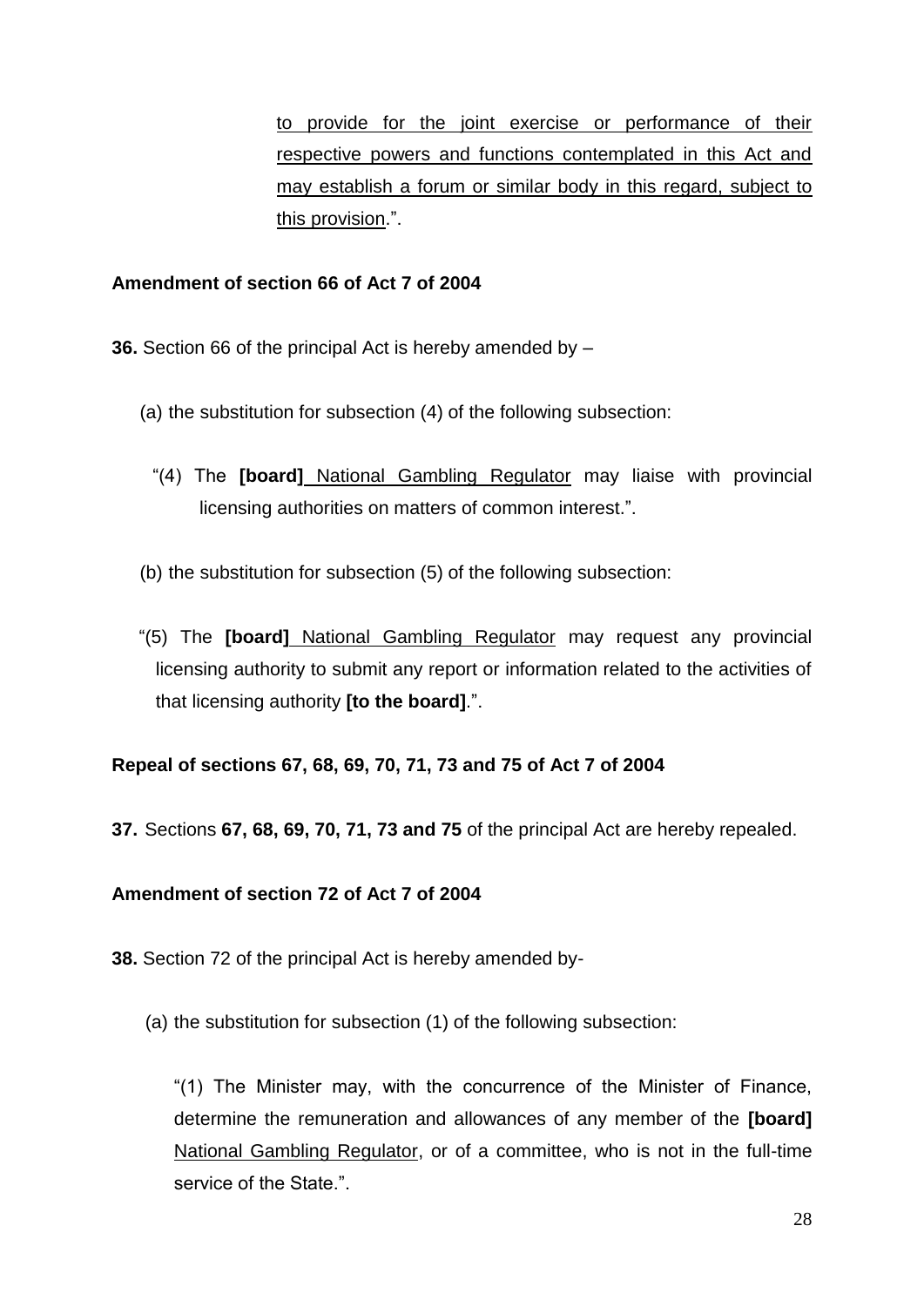#### **Amendment of section 74 of Act 7 of 2004**

**39.** Section 74 of the principal Act is hereby amended by-

(a) the substitution for subsection (1) of the following subsection:

"(1) The **[board]** National Gambling Regulator is financed from-.".

- (b) the substitution for subsection (1) paragraph(a) of the following paragraph:
	- "(a) money appropriated by Parliament for the **[board]** National Gambling Regulator;.".
- (c) the substitution for subsection (1) paragraph(b) of the following paragraph:
	- "(b) any fees payable to the **[board]** National Gambling Regulator in terms of this Act;.".
- (d) the substitution for subsection(1) paragraph(c) of the following paragraph:
	- "(c) income derived by the **[board]** National Gambling Regulator from its investment and deposit of surplus money in terms of subsection (6);.".
- (e) the substitution for subsection(1) paragraph(d) of the following paragraph:
	- "(d) other money accruing to the **[board]** National Gambling Regulator from any source.".
- (f) the substitution for subsection (2) of the following subsection:
	- "(2) The financial year of the **[board]** National Gambling Regulator is the period from 1 April **[i**n any**]** each year to 31 March in the following year.".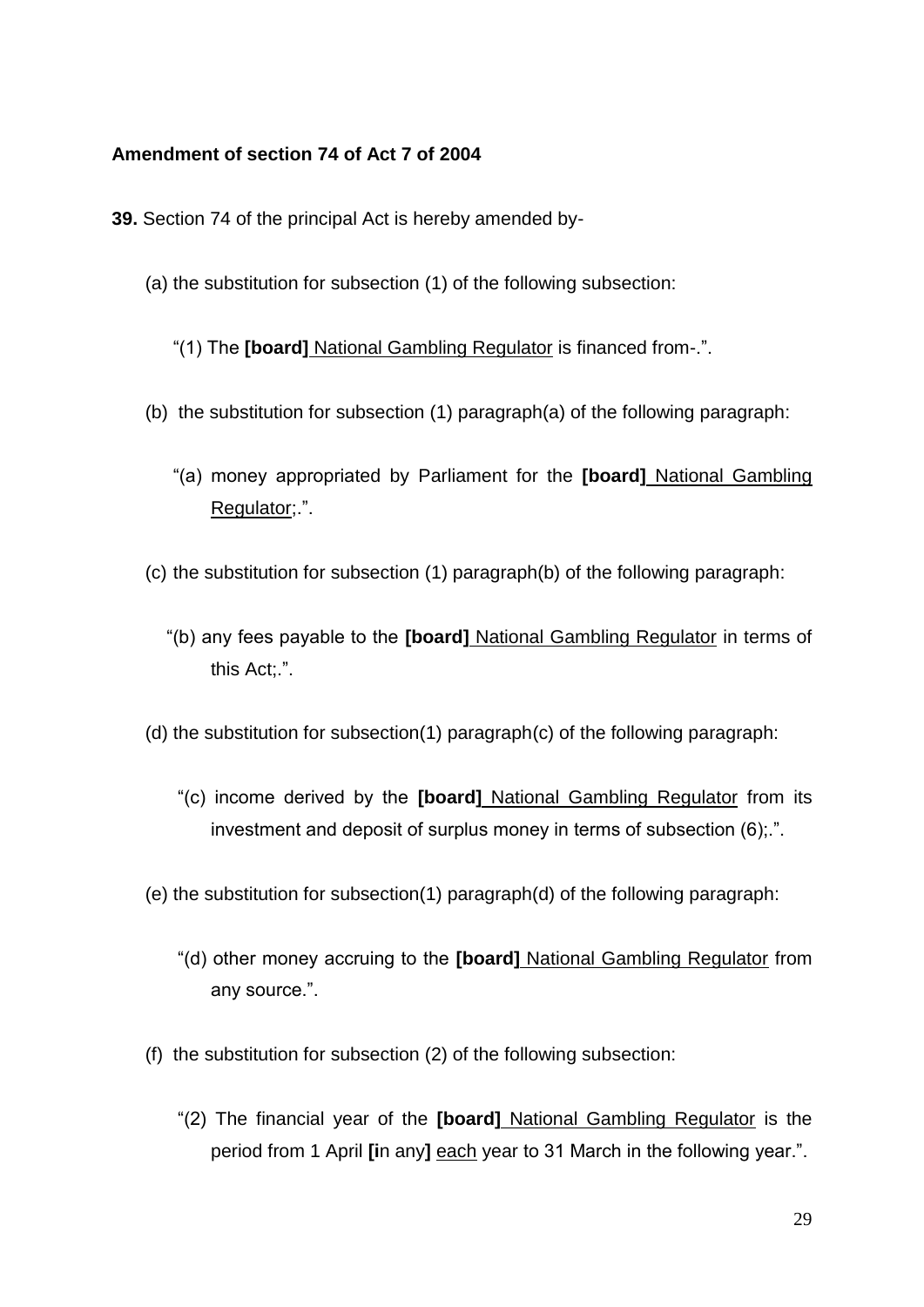- (g) the substitution for subsection (3) of the following subsection:
	- "(3) Each year, at a time determined by the Minister, the **[board]** National Gambling Regulator must submit to the Minister a statement of the **[board]** National Gambling Regulator's estimated income and expenditure, and **[requested]** request appropriation from Parliament, in respect of the next ensuing financial year.".
- (h) the substitution for subsection (4) of the following subsection:
	- "(4) The **[board]** National Gambling Regulator must open and maintain an account in the name of the **[board]** National Gambling Regulator with a registered bank or other registered financial institution in the Republic and-.".
- (i) the substitution for subsection (4) paragraph (a) of the following paragraph:
	- (a) any money received by the **[board]** National Gambling Regulator must be deposited to that account;.".
- (j) the substitution for subsection (4) paragraph (b) of the following paragraph:
	- "(b) every payment on behalf of the **[board]** National Gambling Regulator must be made from that account.".
- (k) the substitution for subsection (5) of the following subsection:
	- "(5) Cheques drawn on the account of the **[board]** National Gambling Regulator must be signed on its behalf by two persons authorised for that purpose by resolution of the **[board]** National Gambling Regulator.".
- (l) the substitution for subsection (6) of the following subsection: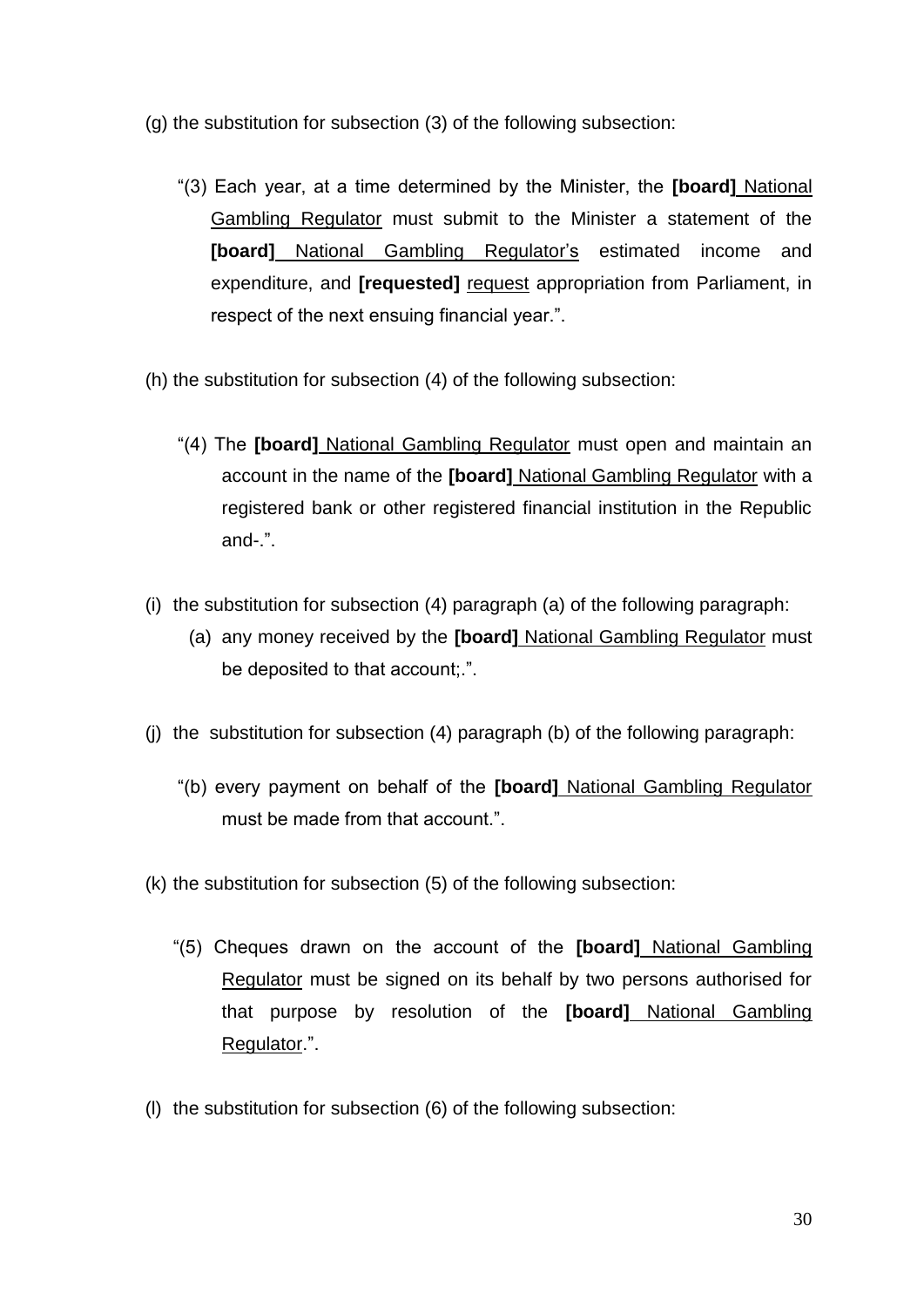"(6) The **[board]** National Gambling Regulator may invest or deposit money of the **[board]** National Gambling Regulator that is not immediately required for contingencies or to meet current expenditure-.".

#### **Insertion of section 76A in Act 7 of 2004**

**40.** The following section is hereby inserted in the principal Act after section 76:

## "**Enhancing the powers of the inspectorate**

- **76A** (1) The Gambling Inspectorate operating within the National Gambling Regulator shall together with the relevant provincial licensing authority, other enforcement agencies including banks and internet service providers-
	- (a) investigate illegal gambling activities in South Africa;
	- (b) serve the suspected illegal operators with a notice to stop operating pending the investigation, litigation or prosecution;
	- (c) have powers to interact with related inspectorates to investigate and report cases related to illegal gambling activities;
	- (d) Upon proof of an illegal operator, inform landlord to evict the illegal operator from the premises;
	- (e) ensure compliance of gambling institutions with gambling laws; and
	- (f) work collaboratively with respective institutions to monitor and put measures to curb illegal gambling activities.".
	- (2) No financial institution is allowed to process payment transactions for illegal gambling activities to which this Act applies and which is prohibited under the Financial Intelligence Centre Act, (Act 38 of 2001).".
	- (3) the National Gambling Regulator to

## **Amendment of section 76 of Act 7 of 2004**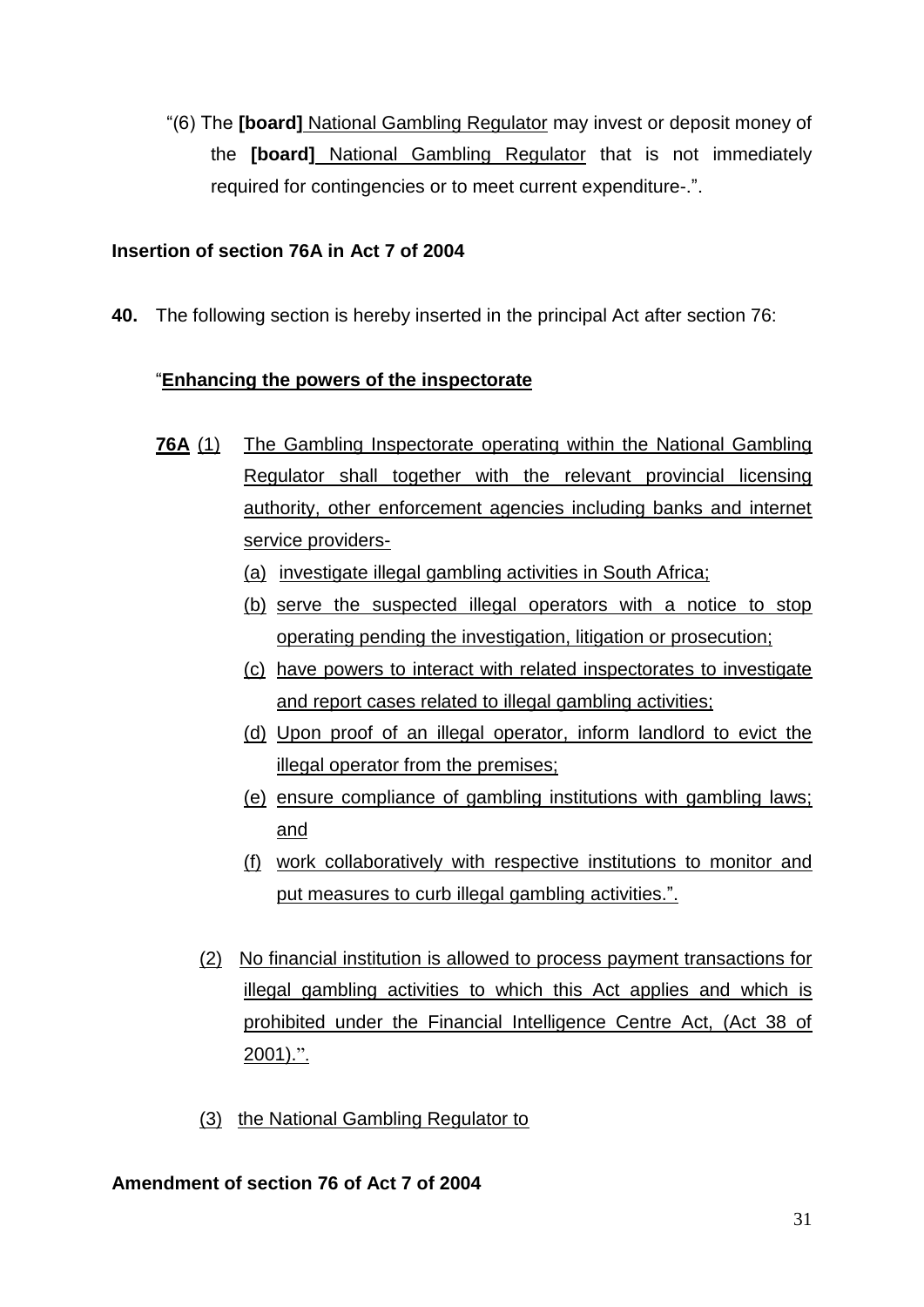- **41.** Section 76 of the principal Act is hereby amended by the addition of the following subsections:
	- "(4) The National Gambling Regulator must keep a register of unlawful gambling operators.
	- (4) Any gambling operator listed in the register of unlawful gambling operators will be disqualified from obtaining a licence for a period of five years.
	- (5) Any gambling operator listed wrongfully in the register may motivate for the removal from the register to the National Gambling Regulator.
	- (7) Any decision of wrongful listing of a gambling operator in the register by the National Gambling Regulator, is subject to review by the courts.".

#### **Amendment of section 86A of Act 7 of 2004**

- **42.** Section 86A of the principal Act is hereby amended by the substitution for subsections (1) and (2) of the following subsections respectively:
	- "(1) The **[board]** National Gambling Regulator may, subject to this Act and in consultation with the relevant provincial licensing authority, delegate any power or duties that are to be exercised or performed by the **[board]** National Gambling Regulator in terms of section 33(a) to (g) to any provincial licensing authority.
	- (2) A delegation in terms of subsection  $(1)$ 
		- (a) must be in writing;
		- (b) is subject to any limitations, conditions and directions the **[board]** National Gambling Regulator may impose; and
		- (c) does not divest the **[board]** National Gambling Regulator of the responsibility concerning the exercise of the power or the performance of the duty.".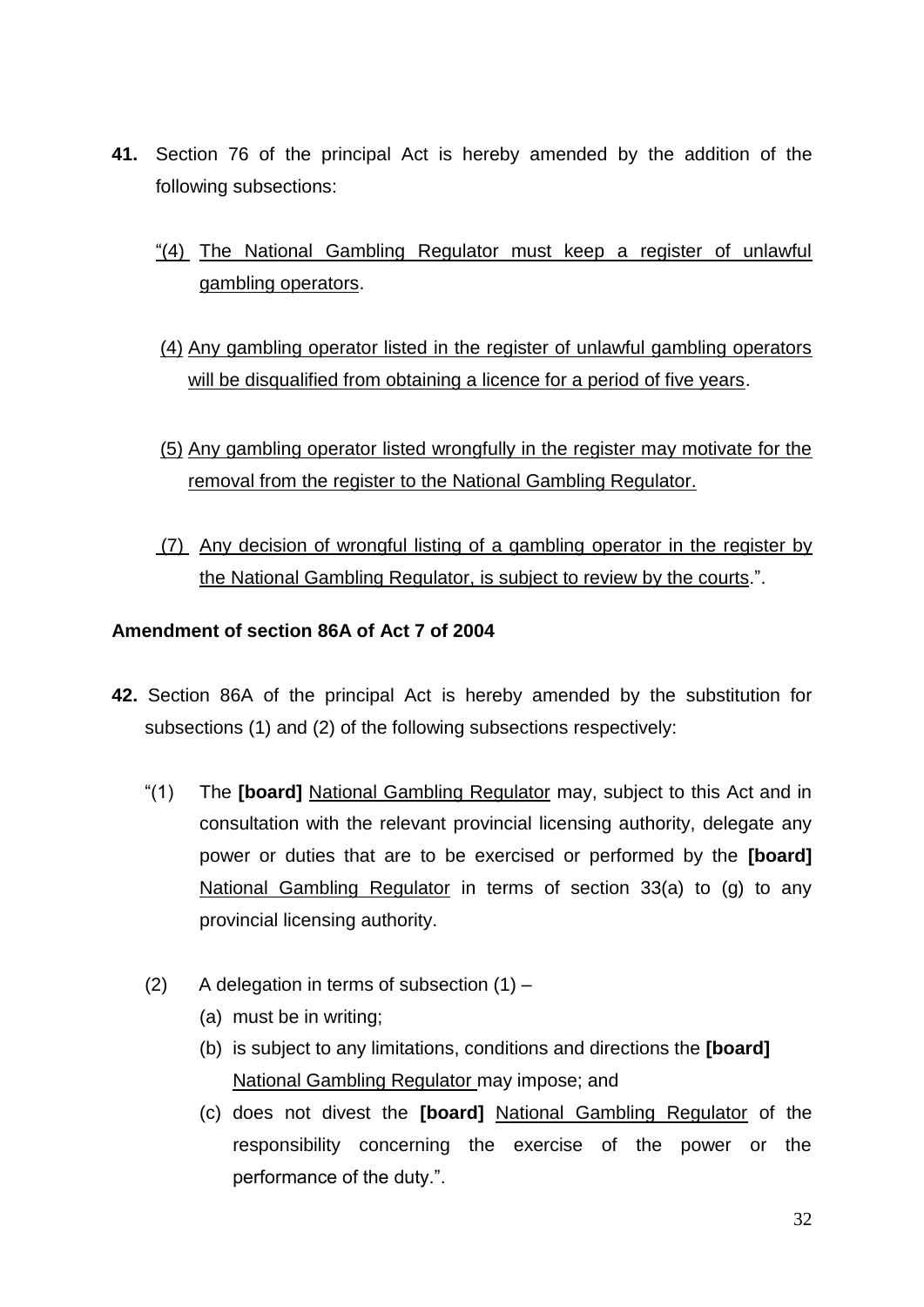# **Insertion of section 87A in Act 7 of 2004**

**43.** The following section is hereby inserted in the principal Act after section 87:

## "**Harmonisation of Gambling Laws**

- **87A** (1) The provincial gambling laws applicable in terms of this Act shall, prior to a date prescribed by the Minister, be amended, consolidated or repealed so as to ensure consistency with –
	- (a) national gambling policies;
	- (b) any provisions of this Act providing for structures, procedures and functions in respect of the harmonised and consolidated regulation of gambling;
	- (c) regulations and notices issued from time to time by the Minister after consultation with the Council; and
	- (d) in general, any other applicable provision of this Act.".

## **Short title and commencement**

**44.** This Act is called the National Gambling Amendment Act, 2017, and shall come into operation on a date fixed by the President by proclamation in the Gazette.